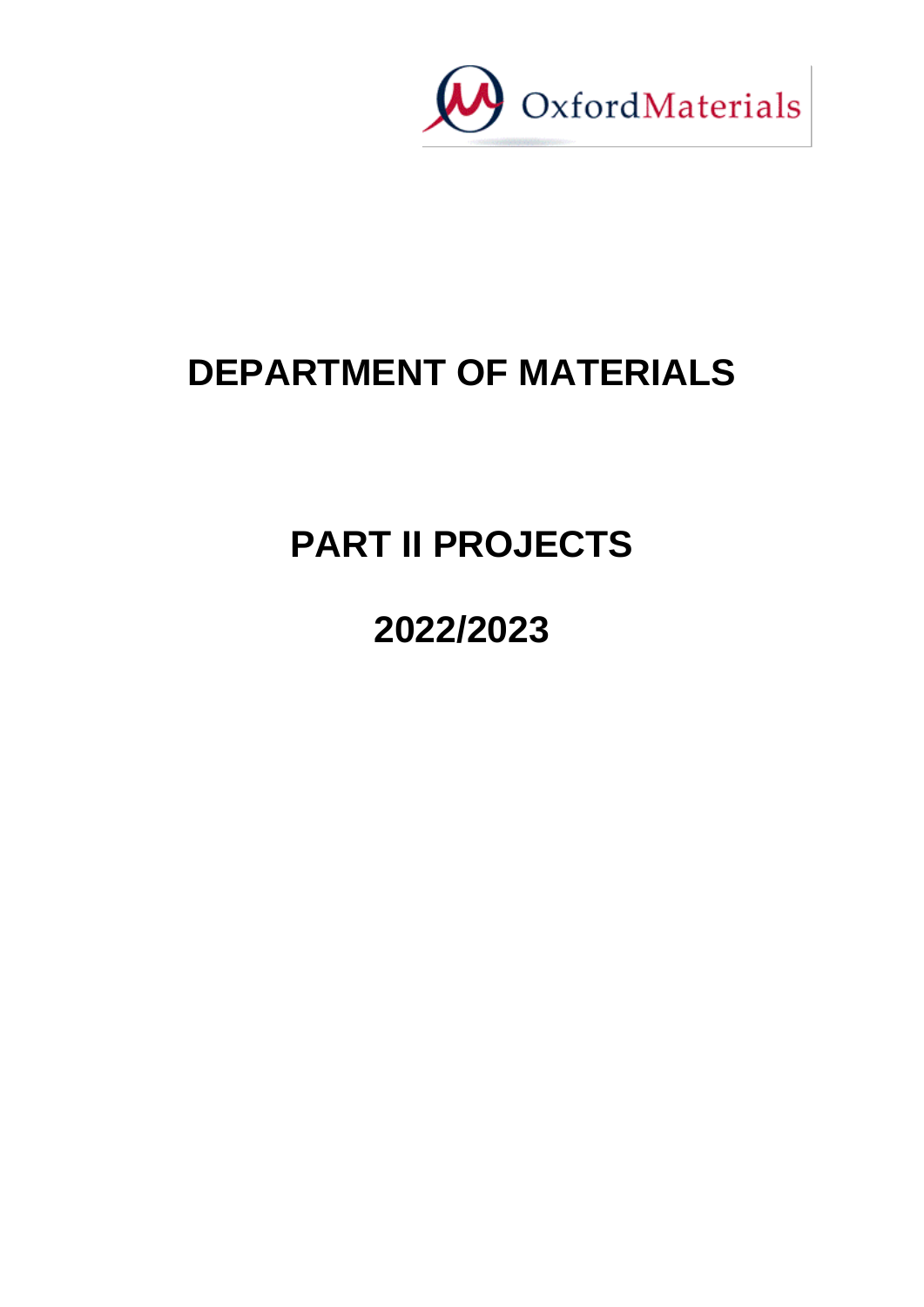#### **UNDERGRADUATE PART II PROJECTS**

The project descriptions can also be found at: [www.materials.ox.ac.uk/teaching/part2/pt2newprojects.html](http://www.materials.ox.ac.uk/teaching/part2/pt2newprojects.html)

Further projects may be publicised at a later date.

There will be an open afternoon on Friday 25<sup>th</sup> February 2022 with introductory talks on Part II from the Part II Co-ordinator. Attendance at these talks is mandatory for all MS students commencing Part II in Michaelmas Term 2022.

Arrangements regarding supervisor availability on the day will be circulated beforehand.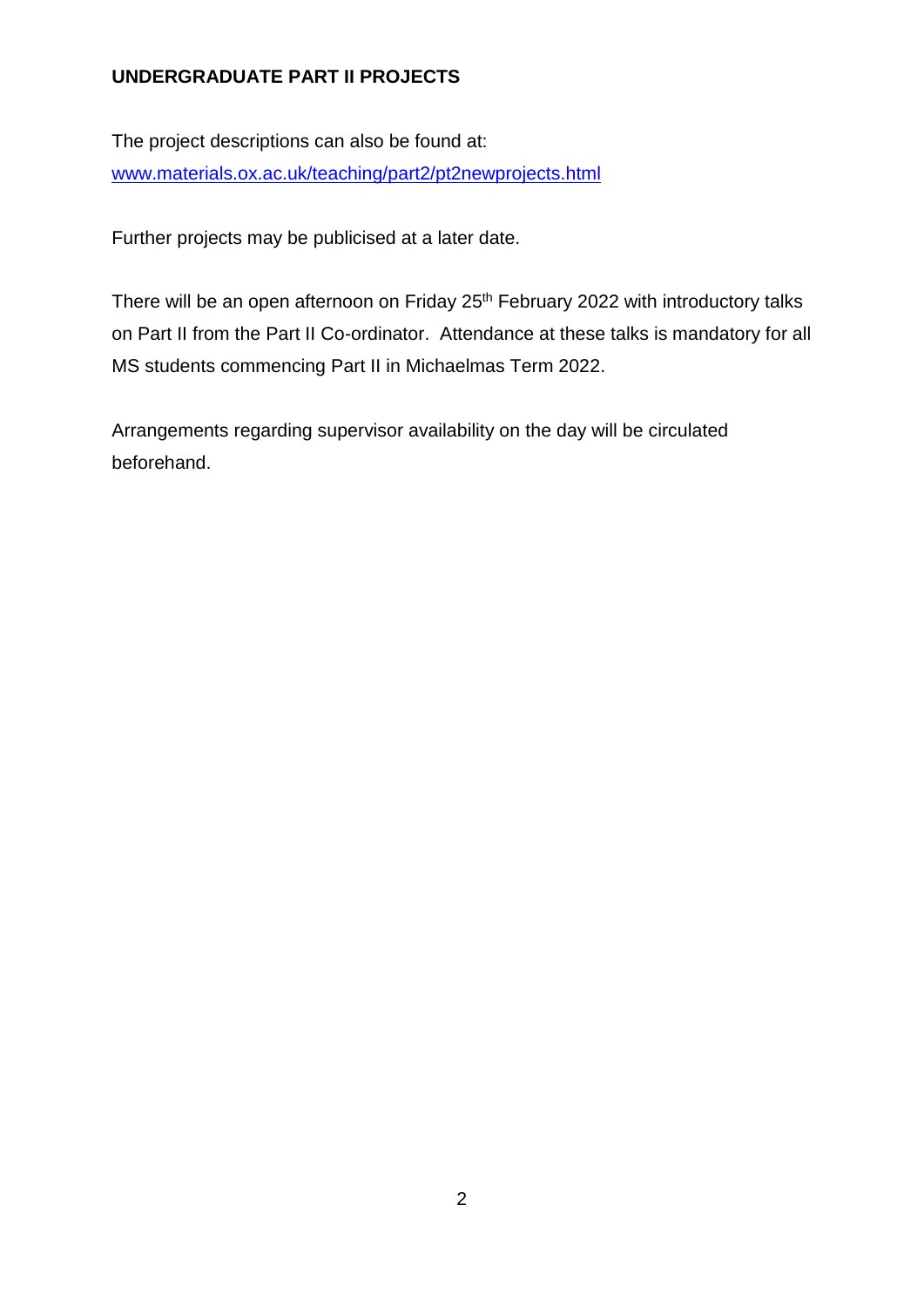#### **Prospective Supervisors:**

# **Name Email**

Prof David Armstrong david.armstrong@materials.ox.ac.uk Prof. Hazel Assender hazel.assender@materials.ox.ac.uk Dr Paul Bagot paul.bagot@materials.ox.ac.uk Prof. Harish Bhaskaran harish.bhaskaran@materials.ox.ac.uk Prof. Lapo Bogani lapo.bogani@materials.ox.ac.uk Dr Sebastian Bonilla sebastian.bonilla@materials.ox.ac.uk Prof. Peter Bruce peter.bruce@materials.ox.ac.uk Prof. Jan Czernuszka jan.czernuszka@materials.ox.ac.uk Prof. Marina Galano marina.galano@materials.ox.ac.uk Dr Jicheng Gong iicheng.gong@materials.ox.ac.uk Prof. Chris Grovenor chris.grovenor@materials.ox.ac.uk Dr Rob House robert.house@materials.ox.ac.uk Dr Colin Johnston colin.johnston@materials.ox.ac.uk Prof. Angus Kirkland angus.kirkland@materials.ox.ac.uk Dr Enzo Liotti enzo.liotti@materials.ox.ac.uk Prof. Sergio Lozano-Perez sergio.lozano-perez@materials.ox.ac.uk Prof. James Marrow james.marrow@materials.ox.ac.uk Prof. Michael Moody michael.moody@materials.ox.ac.uk Prof. Peter Nellist peter.nellist@materials.ox.ac.uk Dr Rebecca Nicholls rebecca.nicholls@materials.ox.ac.uk Prof. Mauro Pasta mauro.pasta@materials.ox.ac.uk Prof. Roger Reed roger.reed@materials.ox.ac.uk Prof. Jason Smith jason.smith@materials.ox.ac.uk Prof. Susie Speller susannah.speller@materials.ox.ac.uk Prof. Richard Todd richard.todd@materials.ox.ac.uk Prof. Rob Weatherup robert.weatherup@materials.ox.ac.uk Prof. Angus Wilkinson angus.wilkinson@materials.ox.ac.uk Prof. Jonathan Yates jonathan.yates@materials.ox.ac.uk Dr Neil Young neil.young@materials.ox.ac.uk

3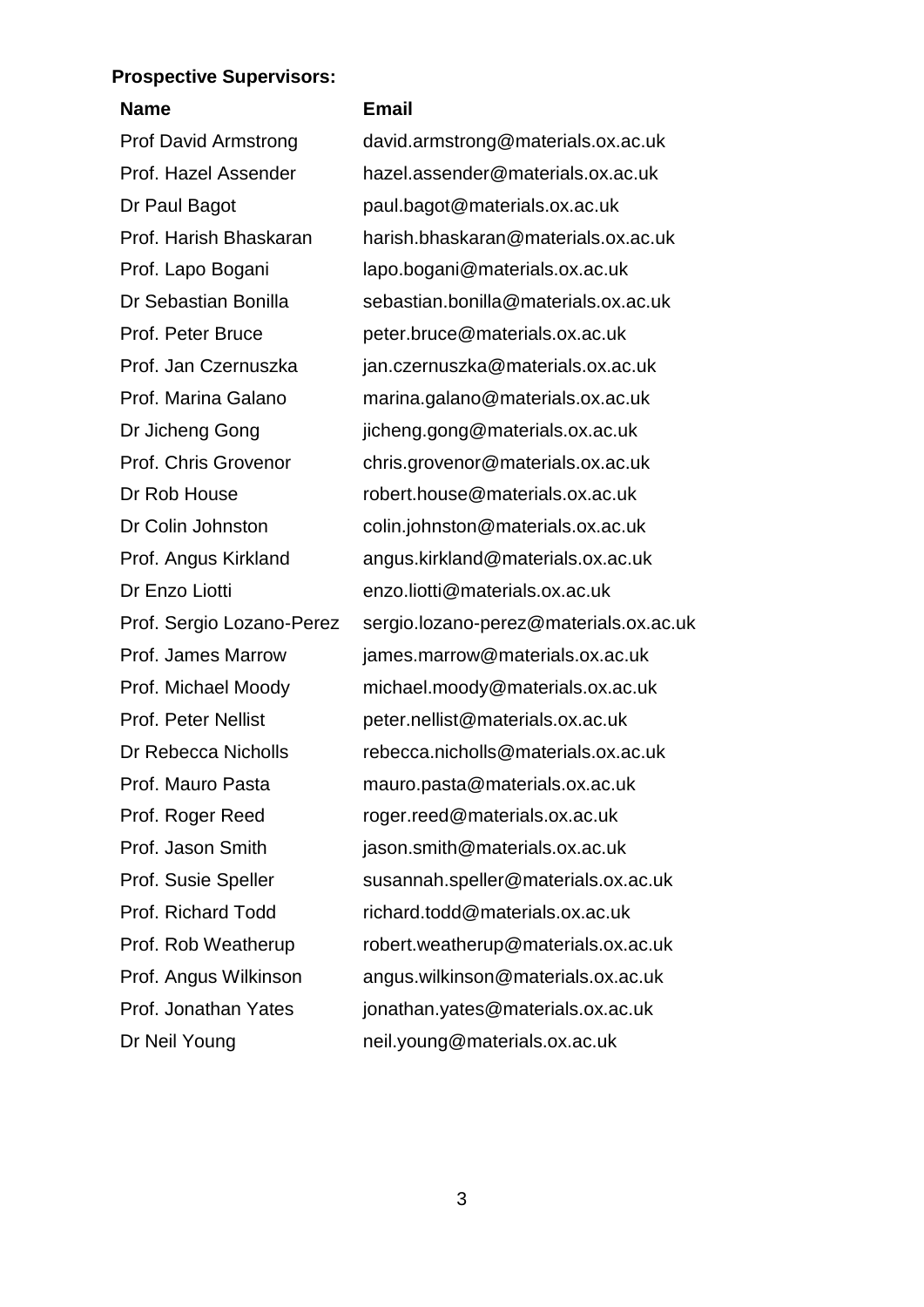| 1.  |                                                                                                                                                                 |  |
|-----|-----------------------------------------------------------------------------------------------------------------------------------------------------------------|--|
| 2.  |                                                                                                                                                                 |  |
| 3.  |                                                                                                                                                                 |  |
| 4.  |                                                                                                                                                                 |  |
| 5.  | Atom Probe Tomography investigations of liquid metal coolant uptake into nuclear                                                                                |  |
| 6.  | Paul Bagot Co-Supervisor(s): Michael Moody, Christina Hofer, Andrew London (UKAEA) 8<br>Visible photonic circuits for all-optical low-loss photonic computing 9 |  |
| 7.  |                                                                                                                                                                 |  |
| 8.  | Atomically thin planar metasurfaces based on nanostructured van der Waals materials.                                                                            |  |
|     |                                                                                                                                                                 |  |
| 9.  |                                                                                                                                                                 |  |
| 10. |                                                                                                                                                                 |  |
| 11. |                                                                                                                                                                 |  |
| 12. | Advanced Metallisation Technology for Next-Generation Photovoltaics  11                                                                                         |  |
| 13. | Studying the stability of charged oxide inversion layer (COIL) solar cells 12                                                                                   |  |
| 14. | Field Effect Devices Based on Ion-Charged Dielectric Nanolayers 12                                                                                              |  |
| 15. |                                                                                                                                                                 |  |
| 16. |                                                                                                                                                                 |  |
| 17. | Optimising the prepreg production for an Alumina based Oxide Ceramic matrix                                                                                     |  |
|     |                                                                                                                                                                 |  |
| 18. |                                                                                                                                                                 |  |
| 19. |                                                                                                                                                                 |  |
| 20. |                                                                                                                                                                 |  |
| 21. |                                                                                                                                                                 |  |
| 22. | Dynamic mechanical analysis of 3D printed reinforced polymers  16<br>Colin Johnston Co-Supervisor(s): Enzo Liotti & Vitor Marques (Leonardo, UK)  16            |  |
| 23. | Scalable HRTEM image simulation of nanoparticles for machine learning dataset                                                                                   |  |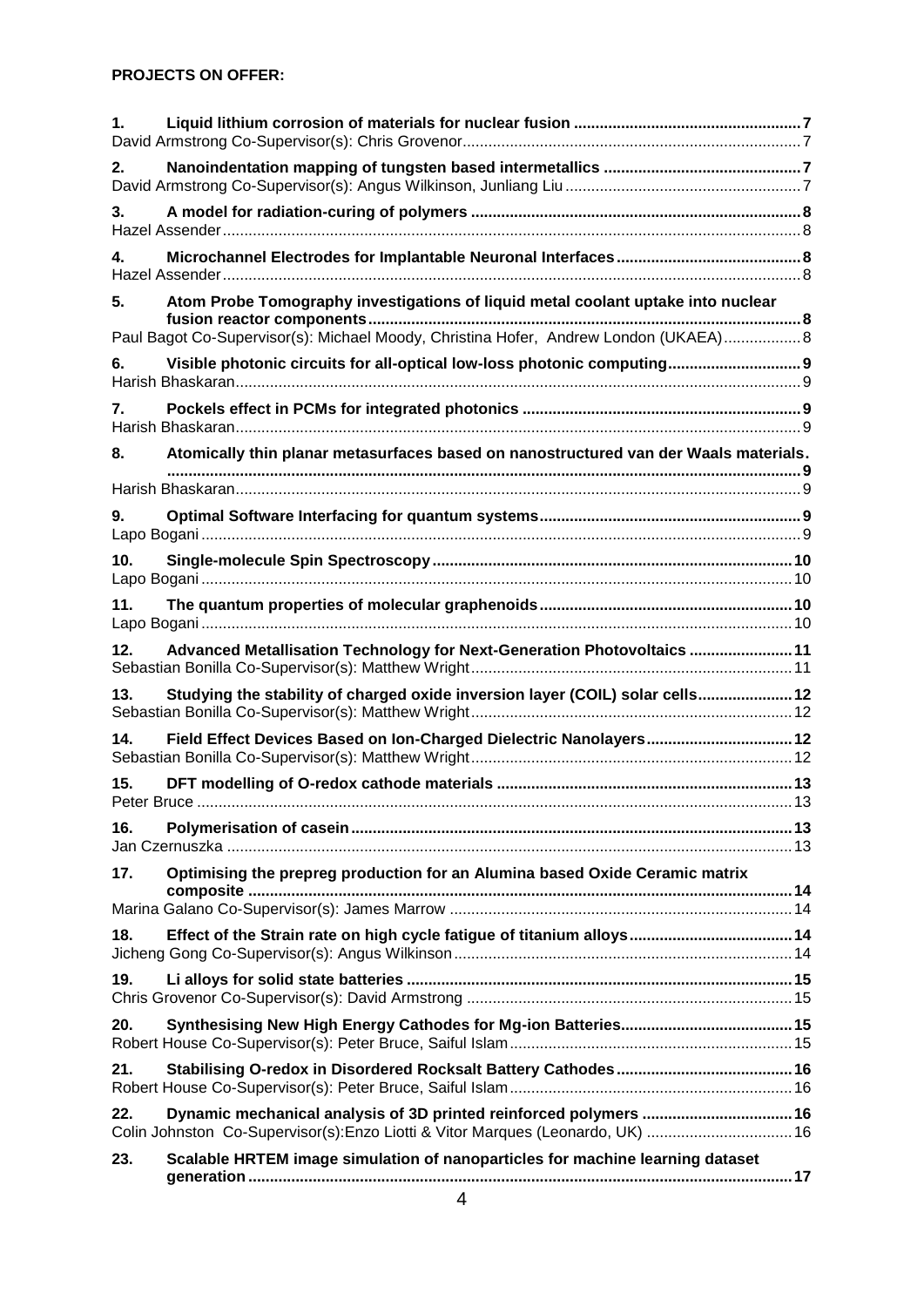| 24. |                                                                                        |    |
|-----|----------------------------------------------------------------------------------------|----|
| 25. | Intrinsic flow constriction methods for gravity casting filling system design  18      |    |
| 26. | High-resolution characterization of metal powders for Additive Manufacturing of space  |    |
|     |                                                                                        |    |
| 27. | Synchrotron X-ray imaging and diffraction analysis of tensile deformation of a ceramic |    |
|     |                                                                                        |    |
| 28. | In situ Studies of the Deformation of Highly Porous 3D CNT tube (CNTT) Networks  20    |    |
| 29. |                                                                                        |    |
| 30. | Atmospheric Pitting Corrosion and Stress Corrosion Cracking of Stainless Steel  21     |    |
| 31. | Analysis of in situ high resolution synchrotron tomography of graphite fracture  22    |    |
| 32. | Atomic scale characterisation of non-equilibrium precipitate evolution in Applications |    |
|     |                                                                                        |    |
| 33. | Controlling damage in electron microscopy characterization of polymers 23              |    |
| 34. |                                                                                        |    |
| 35. |                                                                                        |    |
| 36. |                                                                                        |    |
| 37. | On the high throughput multi-field characterisation of deformation in Ni-based         | 25 |
|     |                                                                                        |    |
| 38. | Characterisation of ultrafine aerosol particles using single photon detection  26      |    |
| 39. |                                                                                        |    |
| 40. |                                                                                        |    |
| 41. |                                                                                        |    |
| 42. |                                                                                        |    |
| 43. |                                                                                        |    |
| 44. |                                                                                        |    |
| 45. | Advanced Metallisation Technology for Next-Generation Photovoltaics  28                |    |
| 46. |                                                                                        |    |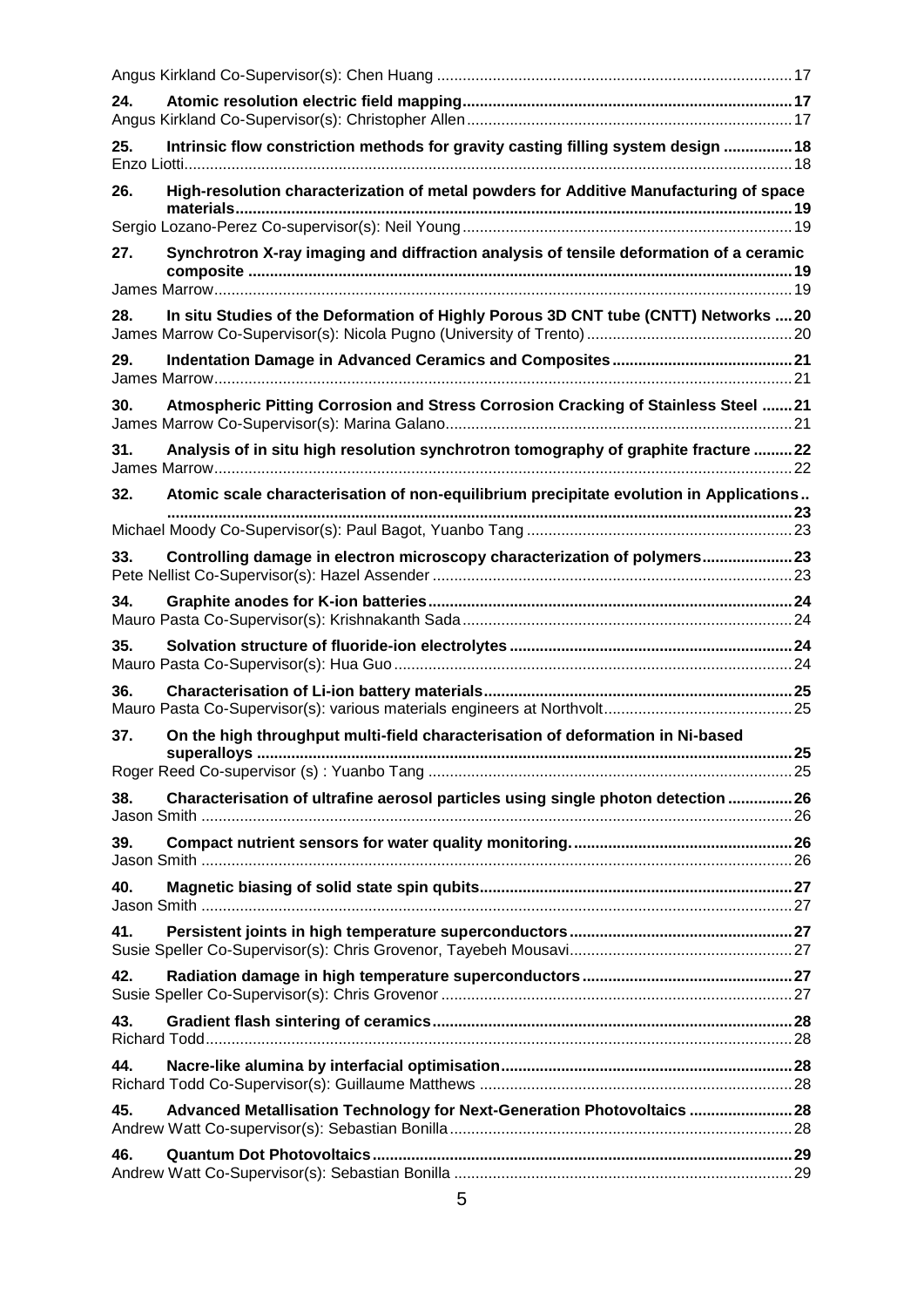| 47. | Metal Nanowire Based Devices for Ambulatory Blood Pressure Monitoring 29<br>Andrew Watt Co-supervisor(s): Prof Helen Townley (Women's Reproductive Health) 29 |  |
|-----|---------------------------------------------------------------------------------------------------------------------------------------------------------------|--|
| 48. |                                                                                                                                                               |  |
| 49. |                                                                                                                                                               |  |
| 50. | Size-selected alloy nanoparticles for electrochemical hydrogen production 31                                                                                  |  |
| 51. |                                                                                                                                                               |  |
| 52. | 3D Printing on the Moon - Micromechanical Evaluation of Lunar Regolith for Moon                                                                               |  |
|     | Angus Wilkinson Co-Supervisor(s): David Armstrong, Christopher Magazzeni (ESA) 32                                                                             |  |
| 53. |                                                                                                                                                               |  |
| 54. | Computational Polarised Light Microscopy: Rapid micro-texture mapping 33                                                                                      |  |
| 55. | Structural studies of supported metal nanoparticles and catalyst materials33                                                                                  |  |
| 56. | Understanding ion damage in TEM specimen preparation, comparing Ar, Ga and Xe                                                                                 |  |
|     |                                                                                                                                                               |  |
|     |                                                                                                                                                               |  |
| 57. | The application of density functional theory for the interpretation and optimisation of                                                                       |  |
|     |                                                                                                                                                               |  |
| 58. | DFT modelling of transmutation products in neutron irradiated SiC 35                                                                                          |  |
| 59. |                                                                                                                                                               |  |
| 60. | Modelling the electrocatalytic behaviour of transition metal surfaces. 36                                                                                     |  |
| 61. | Understanding the performance of half-metallic ferromagnets at finite temperature  37                                                                         |  |
| 62. | Calculating the evolution of electronic properties from bulk to the nanoscale 37                                                                              |  |
| 63. |                                                                                                                                                               |  |
| 64. |                                                                                                                                                               |  |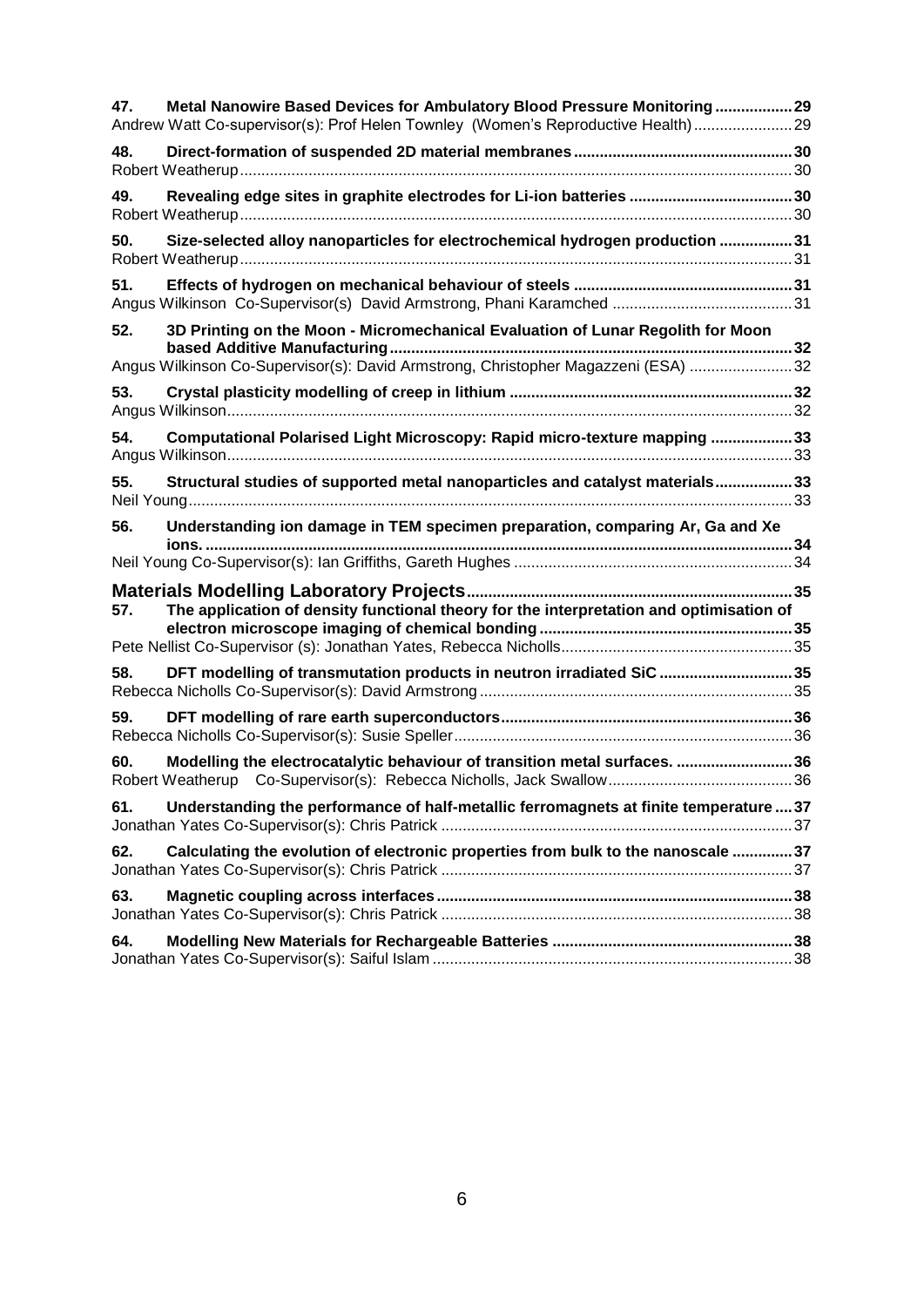#### <span id="page-6-1"></span><span id="page-6-0"></span>**1. Liquid lithium corrosion of materials for nuclear fusion**

#### **David Armstrong** Co-Supervisor(s): Chris Grovenor

For nuclear fusion to be a commercial reality reactors must be self-sufficient in tritium. The only viable route for tritium production is through the capture of a neutron by a lithium atom which decays to helium and tritium. Liquid breeders use flowing liquid lithium alloys which has the advantage that tritium can be easily extracted, but the major disadvantage of the corrosive nature of liquid lithium.

This project will perform corrosion of alloys of interest to the fusion community, some provided by collaborators in the UK Atomic Energy Authority designing the STEP fusion reactor, and TaC coatings on steels prepared by sputtering. Samples will be examined using optical microscopy, SEM, EBSD and EDX. The aim will be to find alloys with good corrosion resistance, understand what corrosion products are produced and investigate the effect of different microstructures on corrosion resistance. This understanding will then be fed back to inform the engineers designing STEP.

#### <span id="page-6-2"></span>**2. Nanoindentation mapping of tungsten based intermetallics**

<span id="page-6-3"></span>**David Armstrong** Co-Supervisor(s): Angus Wilkinson, Junliang Liu Tungsten is the leading candidate material for use for plasma facing components in nuclear fusion reactors. One projected use is as a sacrificial coating on steel substrates. However the iron-tungsten phase diagram contains multiple intermetallic phases of complex crystallography and unknown mechanical properties. Modern nanoindentation methods allow for mapping on the sub micron length scale.

In this project we will combine nanoindentation with SEM-EDX and EBSD to study formation of intermetallics in W-steel diffusion couples and their effects on mechanical properties. The project will be mostly experimental but with the potential for some matlab or python code development.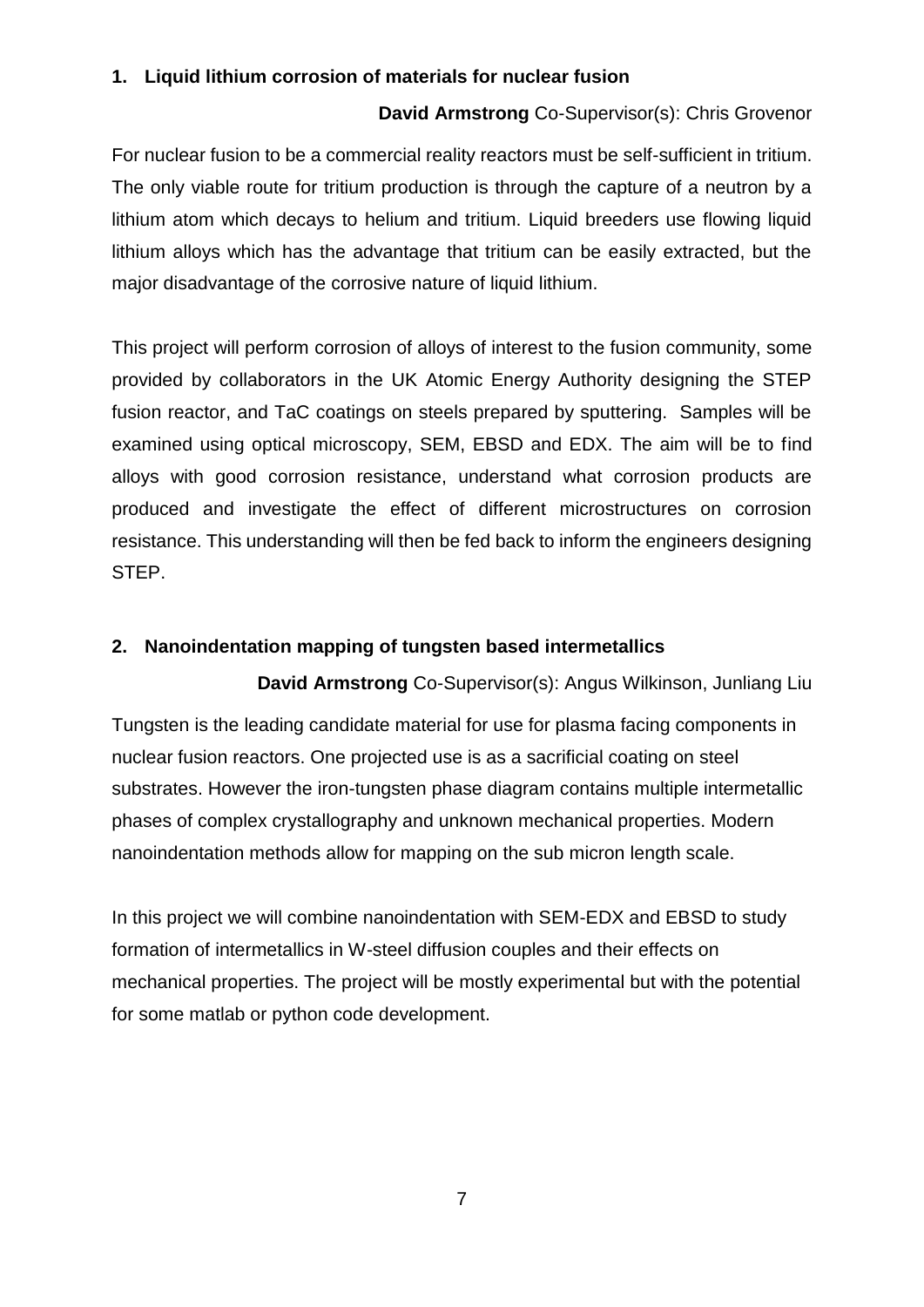#### <span id="page-7-1"></span><span id="page-7-0"></span>**3. A model for radiation-curing of polymers**

#### **Hazel Assender**

We have used various forms of radiation curing (UV, electron-beam, plasma) to polymerize diacrylate monomers to a solid, crosslinked polymer layer for coatings in functional materials and devices. Experimental data suggest that the degree of cure depends on the amount of radiation, but also the time it is applied and the depth of material. This project will seek to model these data and understand the crosslinking behaviour, and subsequent swelling and mechanical properties of the material. There is scope for practical work to generate more data as required, but the focus of the project will be on the creation of a model to link density of formation of reactive centres (radicals) with the nature of the cross-linked network.

#### <span id="page-7-3"></span><span id="page-7-2"></span>**4. Microchannel Electrodes for Implantable Neuronal Interfaces**

#### **Hazel Assender**

This project, in collaboration with James FitzGerald, Dept. Surgical Sciences, seeks to develop a structured microchannel polymer that can be used as an interface to receive an array of neuron signals e.g. for prosthetics. The work will involve casting a structured PDMS material and vacuum-depositing metal electrodes in the microchannel structure and electrical testing, in vitro, and possible in vivo (rat) of the resulting devices. The incorporation of controlled-release drugs (e.g. anti-scarring) into the structure will also be considered.

# <span id="page-7-5"></span><span id="page-7-4"></span>**5. Atom Probe Tomography investigations of liquid metal coolant uptake into nuclear fusion reactor components**

**Paul Bagot** Co-Supervisor(s): Michael Moody, Christina Hofer, Andrew London (UKAEA)

Liquid metals are proposed as a coolant for the tritium breeding blanket component of future fusion reactors. Ceramic coatings prevent corrosion of internal metal components, and limit tritium uptake of these materials. Coated samples have been exposed to a lithium-lead liquid mixture. Diffusion of lithium through the coating is of key concern.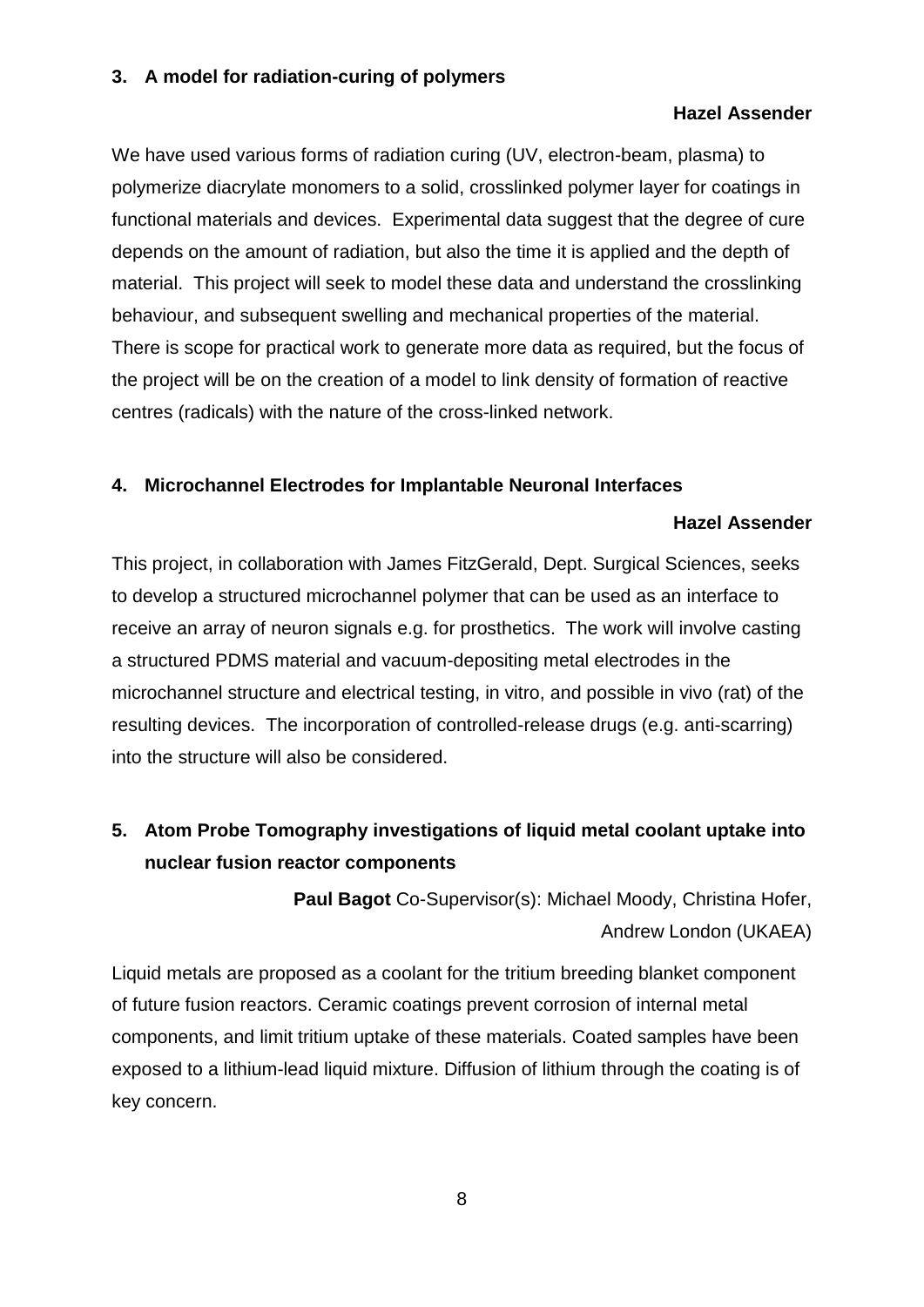This project aims to characterise lithium in exposed coatings using atom probe tomography. APT can locate trace elements with high sensitivity and nm spatial accuracy, offering a unique potential to elucidate critical diffusion pathways and leading to improvements in coating technology. This project includes the exciting opportunity to collaborate with UKAEA's Materials Research Facility.

#### <span id="page-8-1"></span><span id="page-8-0"></span>**6. Visible photonic circuits for all-optical low-loss photonic computing**

**Harish Bhaskaran**

<span id="page-8-3"></span><span id="page-8-2"></span>**7. Pockels effect in PCMs for integrated photonics**

**Harish Bhaskaran**

<span id="page-8-4"></span>**8. Atomically thin planar metasurfaces based on nanostructured van der Waals materials**

**Harish Bhaskaran**

<span id="page-8-5"></span>Project descriptions to follow

#### <span id="page-8-7"></span><span id="page-8-6"></span>**9. Optimal Software Interfacing for quantum systems**

#### **Lapo Bogani**

Quantum systems rely on a specific features to achieve performance, and the data treatment poses specific challenges and issues. In this project you will mostly interface with datasets that have already been acquired in order to decipher several of the quantum features of the materials. The project will see the development of dedicated software and will allow learning a variety of languages and tools oftentimes used in large data processing, such as mathematica, matlab, java, python etc... In this project you will push the current limits in how data are modelled and you will need to develop a solid scientific understanding of the underlying phenomena.

This is a project designed for a student who wants to improve their informatics and data treatment skills. You will learn how to model large datasets and the challenges associated, and you will need to understand the experimental challenges and the phenomena that are associated with the quantum systems. You will test what characteristics allow for optimal performance, and eventually you will learn the basics for large datasets representation and discussion.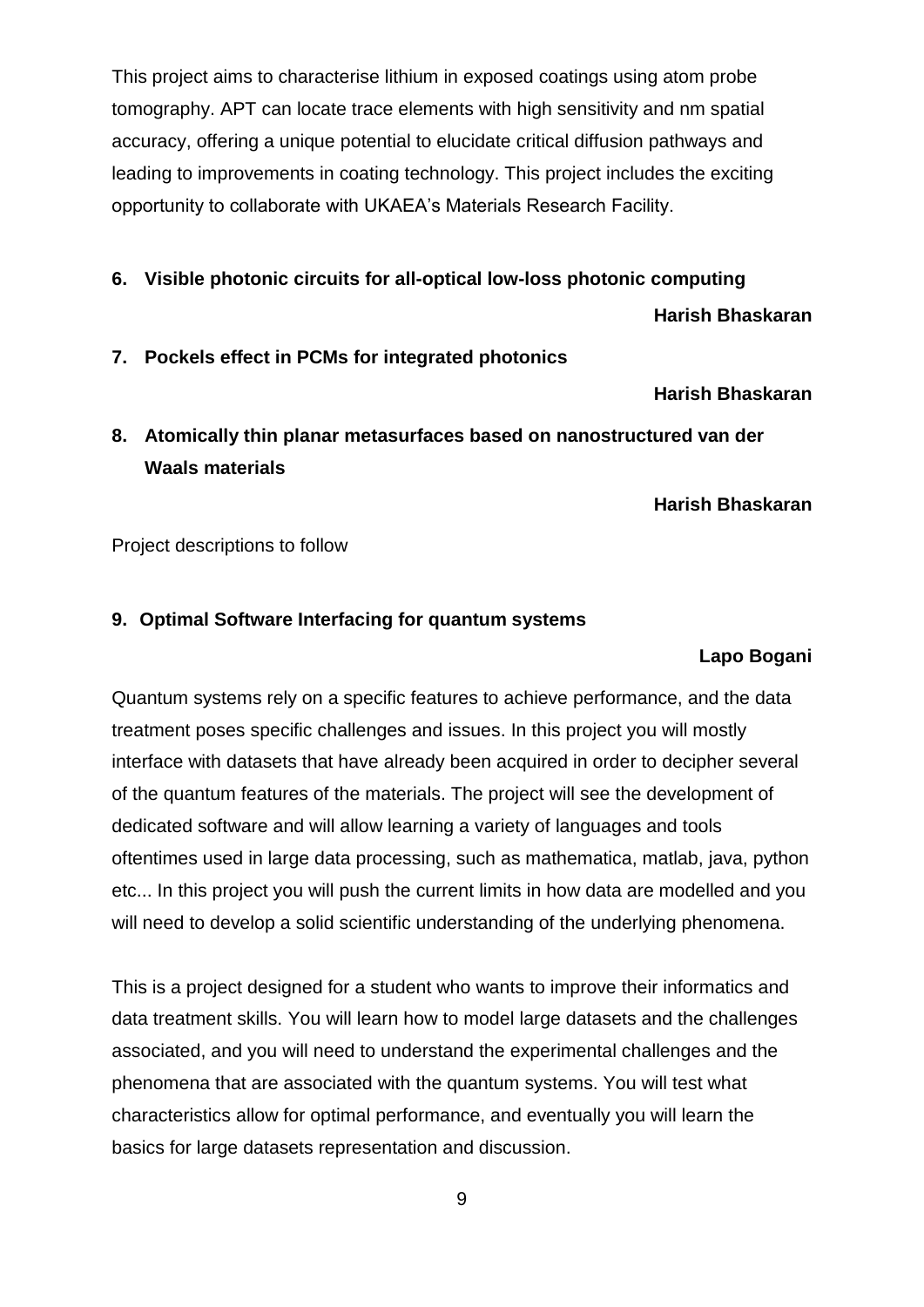#### <span id="page-9-1"></span><span id="page-9-0"></span>**10.Single-molecule Spin Spectroscopy**

#### **Lapo Bogani**

One of the fundamental challenges of contemporary science is to be able to probe the behaviour of single atoms or molecules: investigating a single quantum system allows probing the interaction with the environment on the quantum behaviour, and testing our understanding of fundamental phenomena. The spin energy levels of a molecule are usually investigated by shining microwaves, so that the changes in reflectivity of a resonator is measured while a magnetic field is applied.

This project will test a completely different approach, in order to reach singlemolecule sensitivity: the molecular states will be probed by single-electron-transport, while sending microwaves through the electrodes. In doing so, you will combine the techniques of single-molecule transport and electron paramagnetic resonance. You will have the possibility of learning nanofabrication, nanoelectronics, microwave optics, and cryogenics. You will test what device geometries allow for optimal performance, and eventually you will use the setup developed to measure samples of molecular magnetic materials.

#### <span id="page-9-3"></span><span id="page-9-2"></span>**11.The quantum properties of molecular graphenoids**

#### **Lapo Bogani**

Graphene is a material with amazing structural, conducting and mechanical properties. On the other hand, it is still difficult to add one property to it: a magnetic behaviour. This is because graphene is, by itself, diamagnetic. We could recently introduce spin states into synthetic graphene nanostructures by chemical functionalization (Nature 2018) and topological manipulation (Science 2019). On the other hand, one ingredient remains missing: a sizeable spin-orbit coupling, which would allow mixing electronic and spin states so as to create truly multifunctional topological materials.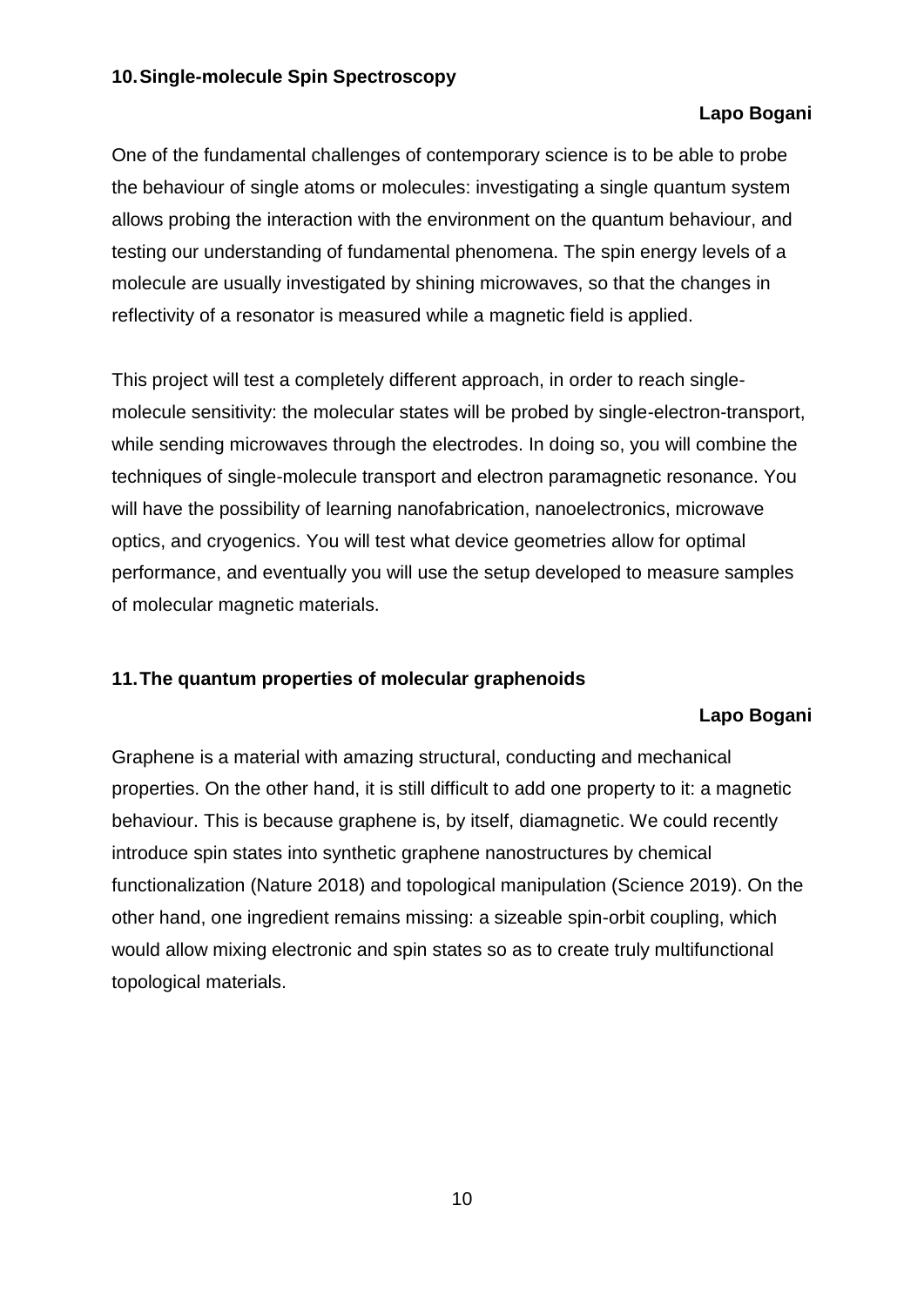In this project you will investigate our next generation of graphene materials, where metal centres with high spin-obit coupling have been introduced. You will measure the quantum and classical spin properties using advanced pulsed electron paramagnetic resonance techniques, and interpret the results. In this project you will learn the basics of quantum information, advanced pulse techniques for their implementation, and the relevant data treatment. This is a project aimed at a student interested in learning advanced instrumentation, where most of the time will be spent on data acquisition and treatment.

# <span id="page-10-1"></span><span id="page-10-0"></span>**12. Advanced Metallisation Technology for Next-Generation Photovoltaics**

#### **Sebastian Bonilla** Co-Supervisor(s): Matthew Wright

Solar photovoltaic cells use metal contacts made primarily of screen-printed silver, and in some cell designs the metallisation also requires a transparent conducting film of indium tin oxide. The use of these materials is currently limiting further reductions in cell manufacturing cost, with the metals used contributing as much as one quarter of the cost of the cell. The ongoing trend to reduce the price of solar panels requires the shift towards a metallisation schemes that minimise the use of such expensive or nonabundant materials.

This project aims to explore novel contact and metallisation technologies that can address this critical hurdle for the future of solar electricity generation. Silver-free metal to semiconductor contacts will be explored in collaboration with our international partners, and new technologies will be proposed to achieve low-cost manufacturing of efficient metallisation for single and multijunction solar cells. This project requires hands-on electrical and optical measurements of materials, as well as data processing and analysis. Analytical and electrical characterisation techniques will be used to assess the performance of the metallisation, including advanced nano scale massspectroscopy and electrical current transport. The understanding and development from this project will result in improved manufacturing of commercial solar panels, which in turn will help mitigate the devastating consequences of climate change.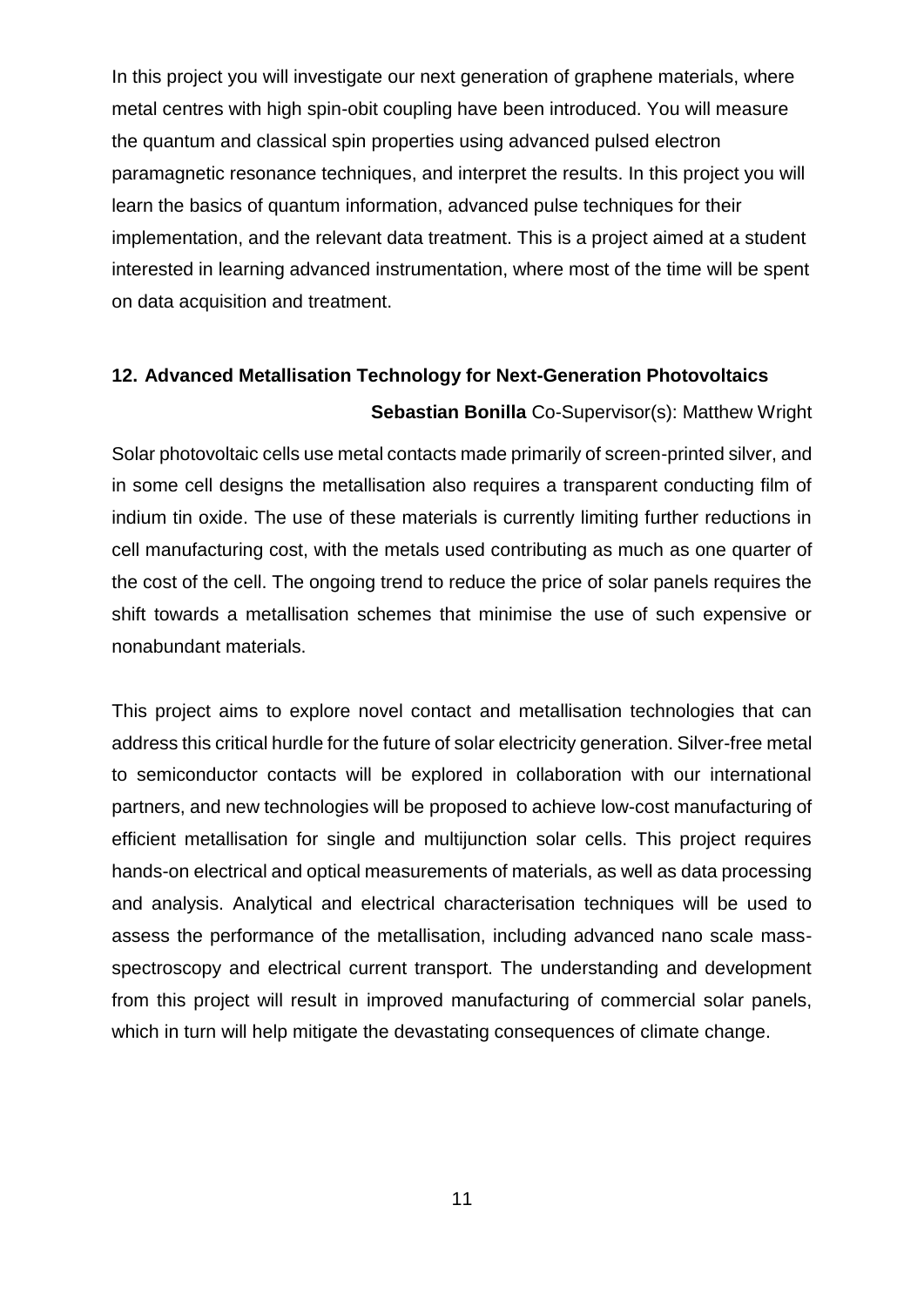# <span id="page-11-1"></span><span id="page-11-0"></span>**13. Studying the stability of charged oxide inversion layer (COIL) solar cells**

#### **Sebastian Bonilla** Co-Supervisor(s): Matthew Wright

Over the past ten years, the cost of silicon solar panels has rapidly reduced, solar PV is now the best approach to displace fossil fuel electricity generation and cut CO2 emissions. The formation of a p-n junction in the silicon is critical for the operation of a solar cell. In industrial solar cells, the p-n junction is formed using an expensive, high temperature (> 700 °C) process in a furnace. An alternative approach, which is being developed in our group, is to deposit a layer of fixed charge in a dielectric layer, such as silicon dioxide. This could significantly reduce the temperature required to make the solar cell, however, for the technology to compete with existing designs, the introduced fixed charge must remain stable over the 25 year lifespan of the solar panel.

The aim of this project is to investigate the stability of the surface passivation and electron transport in charged oxide inversion layer (COIL) silicon solar cells. In particular, we require a better understanding of how the fixed charge will behave in the presence of elevated temperature and illumination with infra-red light. This project will generate a better understanding of how this new solar technology may perform under real-world operating conditions. This project will require hands-on measurements of the silicon materials in the laboratory as well as analysis of the generated photoconductance and photoluminescence data.

#### <span id="page-11-3"></span><span id="page-11-2"></span>**14.Field Effect Devices Based on Ion-Charged Dielectric Nanolayers**

#### **Sebastian Bonilla** Co-Supervisor(s): Matthew Wright

Ion charged dielectrics are a class of thin-film material that possess a permanent charge. The charge storage capability of these materials makes them essential to a wide range of applications, from telecommunications to air filters and biomedical devices. At Oxford Materials, we have developed new methods to produce substantial concentrations of charge in dielectric thin films, in to fully exploit their potential in making of devices. This project aims to discover new dielectric-ion combinations and apply them to the manufacture of optoelectronic devices, like solar cells, photodetectors, and photodiodes.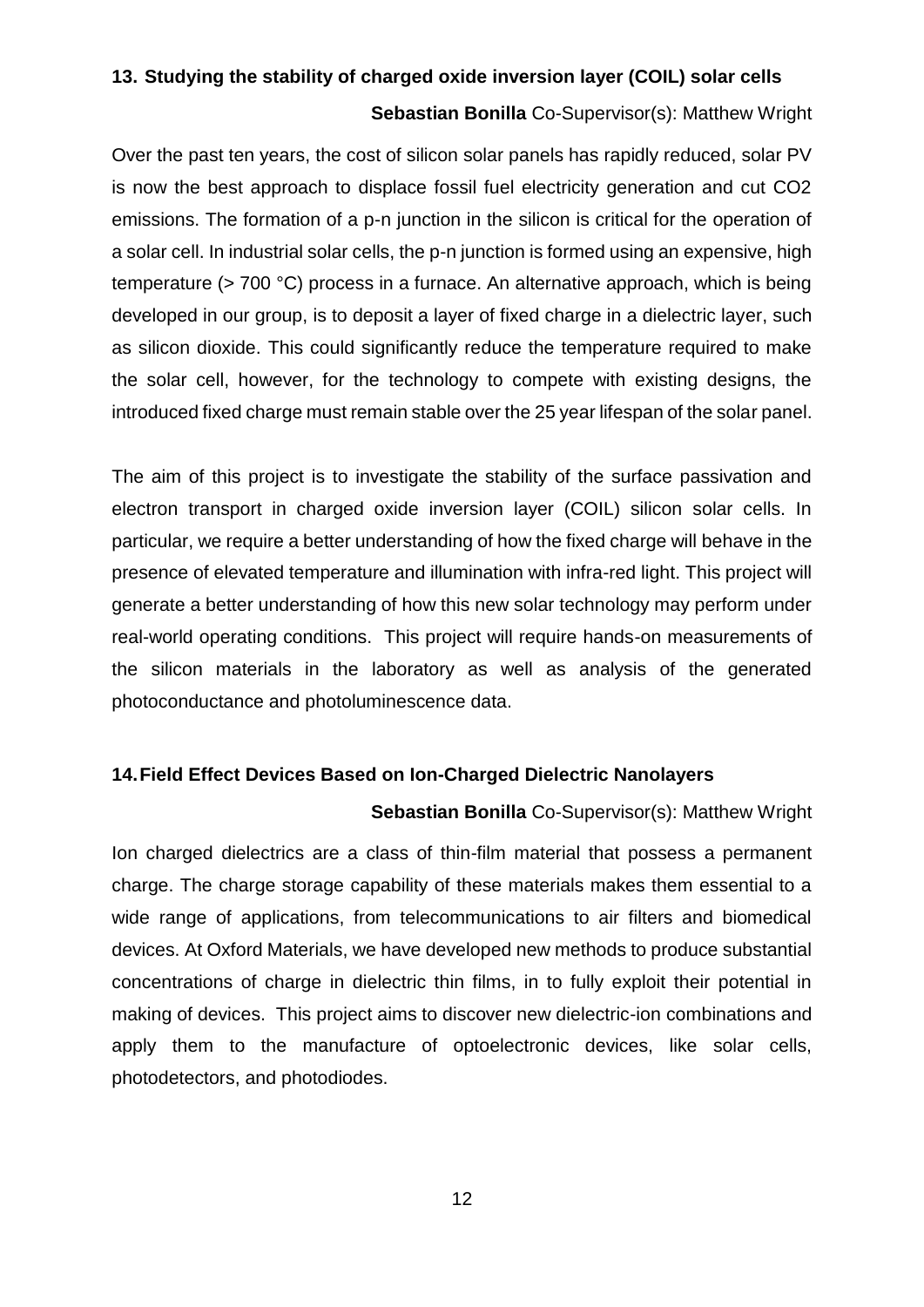The project will involve establishing a reproducible and controllable method of growing nanometre scale thin films using different synthesis methods, followed by delivery of new precursor ions, and their drive in into the dielectric. After the methodology is stablished the novel ion-charged dielectric systems can be integrated into devices, and their performance will need to be characterised. This project requires hands-on electrical and optical measurements of materials, as well as data processing, analysis, and modelling of the observed current transport characteristics. Ultrathin dielectric films will be employed in the next generation of silicon solar cells to produce architectures with minimum losses. As such this project feed in the Lab's aim of improving future photovoltaics technology to help accelerate the green energy transition.

#### <span id="page-12-1"></span><span id="page-12-0"></span>**15.DFT modelling of O-redox cathode materials**

#### **Peter Bruce**

Lithium-ion batteries have revolutionised portable electronics and the demand continues to grow as transport is electrified. The cathode represents one of the greatest barriers to increasing the energy density of Li-ion batteries. In current cathode materials Li removal during charge is compensated by transition metal oxidation, limiting energy density. A new class of high voltage materials stores charge on both the transition metals and oxide anions, potentially offering a 50% increase in energy density. However several problems prevent their application, including structural changes, oxygen loss, slow kinetics and capacity fade. This project will use DFT to investigate the changes taking place in these cathode materials. This will help to provide valuable insight into the processes underpinning anionic redox.

#### <span id="page-12-3"></span><span id="page-12-2"></span>**16.Polymerisation of casein**

#### **Jan Czernuszka**

Casein is a naturally occurring protein. This project will examine ways to form solid structures. The resultant mechanical properties will be measured and related to methods of production.

Refs: Current opinion in Colloid and Interface Science Vol 7, (2002) 456.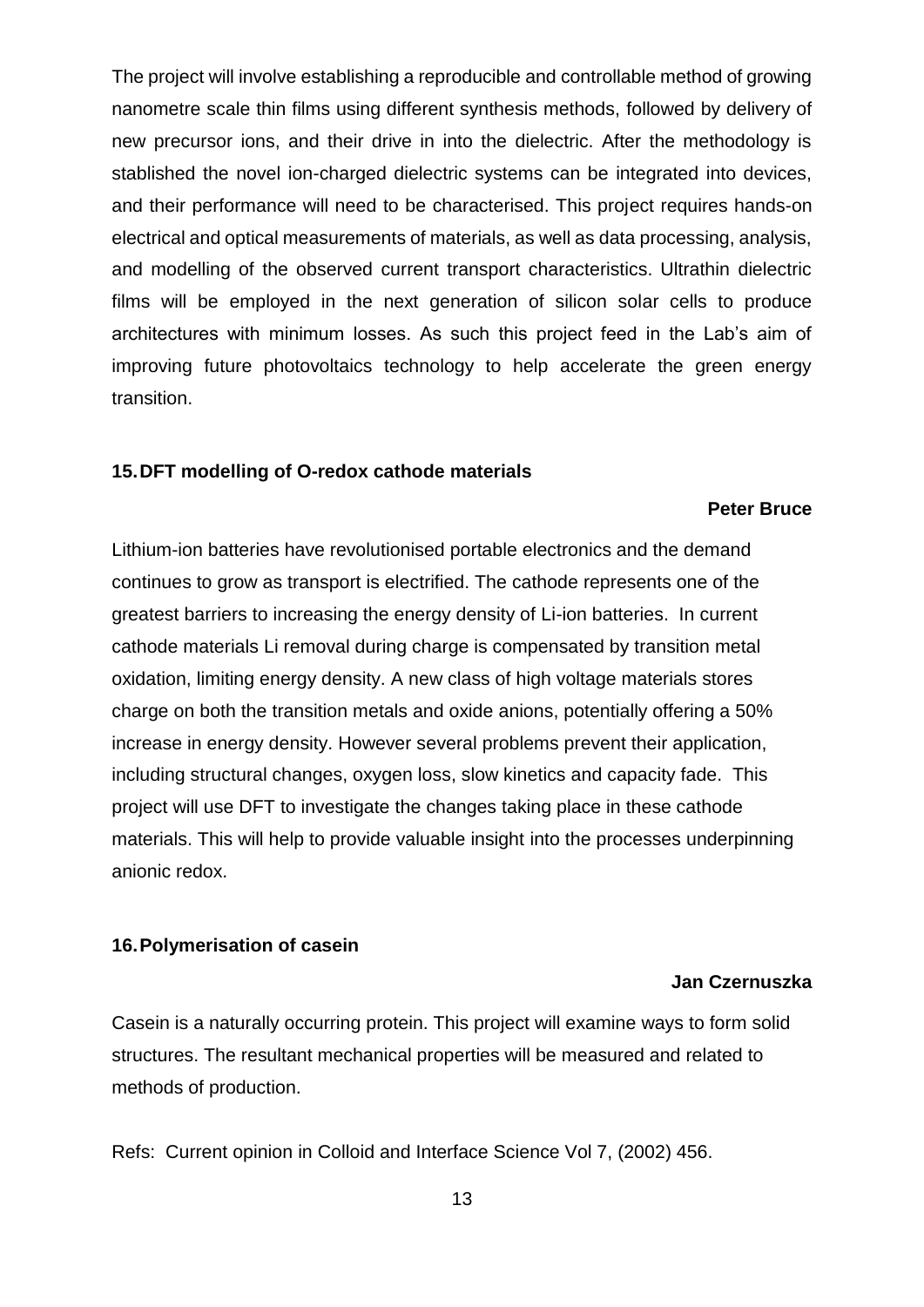# <span id="page-13-0"></span>**17.Optimising the prepreg production for an Alumina based Oxide Ceramic matrix composite**

#### **Marina Galano** Co-Supervisor(s): James Marrow

<span id="page-13-1"></span>The proposed Part II project aims to use the findings and characterisation techniques developed in a previous project to further optimise the microstructure and creep resistance of oxide-oxide ceramic composites, CMCs, by nano-engineering of the matrix for improved creep resistance at elevated temperatures. The project would involve modifying an already existing matrix slurry system in order to enhance the creep properties of the CMC system. Samples would be produced which would then be passed through a test matrix in order to fully quantify their mechanical properties.

The objectives of this project are i) manufacture oxide-oxide ceramic composites on a pilot scale at Oxford, and ii) achieve and verify a further improvement in creep resistance through nano-engineering of the microstructure.

#### <span id="page-13-3"></span><span id="page-13-2"></span>**18.Effect of the Strain rate on high cycle fatigue of titanium alloys**

#### **Jicheng Gong** Co-Supervisor(s): Angus Wilkinson

Fatigue is the most pervasive failure mode across the industrial sectors. Our group developed a novel fatigue testing technique that can assess a small volume of material at an extremely fast rate of 20 KHz, enabling a high cycle fatigue (HCF) test in hours in contrast to months using the conventional approach.

This project will investigate the influence of the testing rate (strain rate) on HCF crack initiation and short crack growth in titanium alloys by comparing the ultra-small & ultrafast fatigue test with a low frequency meso-cantilever test. Two SN curves will be achieved. Intermittent and post-mortem analysis by SEM and EBSD characterisation will be conducted to underpin the fatigue behaviour and properties as a function of the strain rate. Static meso-cantilevers can be deflected by the nanoindenter to measure the load-displacement response. Strain rate jump tests and DIC analysis will be performed in these static meso-cantilevers to establish the correlations between the strain rate and plastic deformation with respect to the microstructure. The results will be used to interpret the effect of strain rate on HCF and dwelling fatigue in titanium materials. Finite element model will be implemented to simulate the dynamic response of a cantilever and calculate the stress in an ultrasonic fatigue test.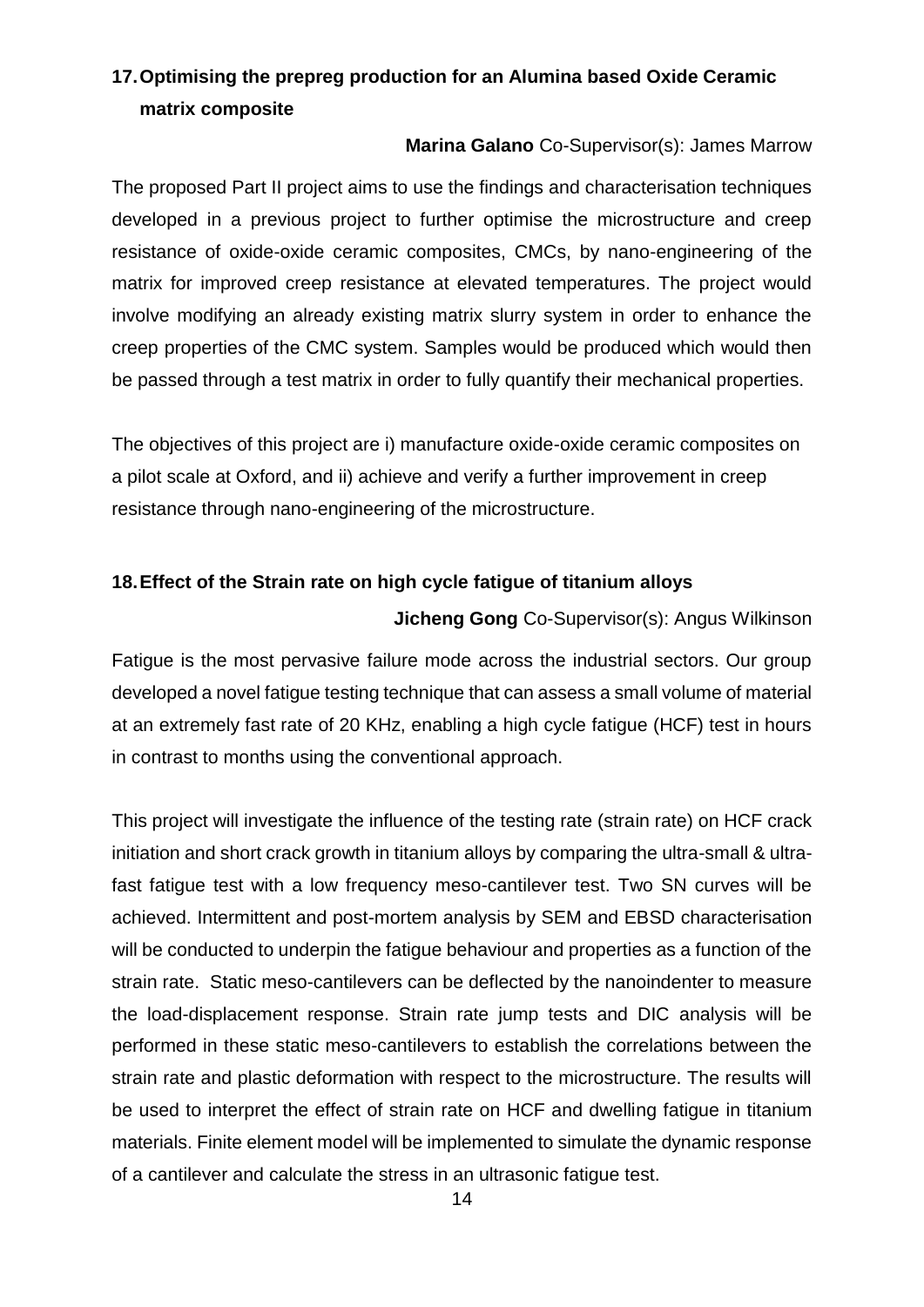#### <span id="page-14-1"></span><span id="page-14-0"></span>**19.Li alloys for solid state batteries**

#### **Chris Grovenor** Co-Supervisor(s): David Armstrong

Storing the highest energy densities in solid state Li batteries requires the use of metallic Li as the anode, but Li metal is very soft, extraordinarily reactive and difficult to use in practical devices. One idea to improve the properties is the formation of high Li content alloys. The simple Li-Mg binary system has a wide solid solution range, and has been studied extensively, but does not offer the solution to all the practical difficulties.

This project will make and test novel ternary alloys (with Al, Mg, Sn, Si, Zn) designed to allow the microstructure/mechanical properties and electrochemical performance to be controlled independently. Samples will be examined using optical and SEM, EDX and XRD techniques to establish the as-cast microstructure, to measure the mechanical properties, and the more promising materials will be selected for electrochemical testing. If the student is interested, they could learn how to use Thermocalc software to predict ternary phase diagrams for the selected alloys, and to compare these predictions with the real phase mixtures.

#### <span id="page-14-3"></span><span id="page-14-2"></span>**20. Synthesising New High Energy Cathodes for Mg-ion Batteries**

**Robert House** Co-Supervisor(s): Peter Bruce, Saiful Islam

Magnesium ion batteries are a promising, sustainable alternative to conventional Liion. Besides offering lower cost, Mg-ion could also potentially offer higher energy densities than Li-ion. Since Mg2+ is a divalent carrier-ion, each ion can transfer twice the charge (or more) as Li+ ions, doubling the charge storage per ion. However, there remains only a limited number of known cathode materials for these batteries.

New sulphide cathode materials will be synthesised and tested in Mg-ion battery cells. XRD, SEM and a range of electrochemical characterisation tools will be employed to understand their charge storage behaviour. There will also be an opportunity for the student to explore computational methods to support their experimental results.

15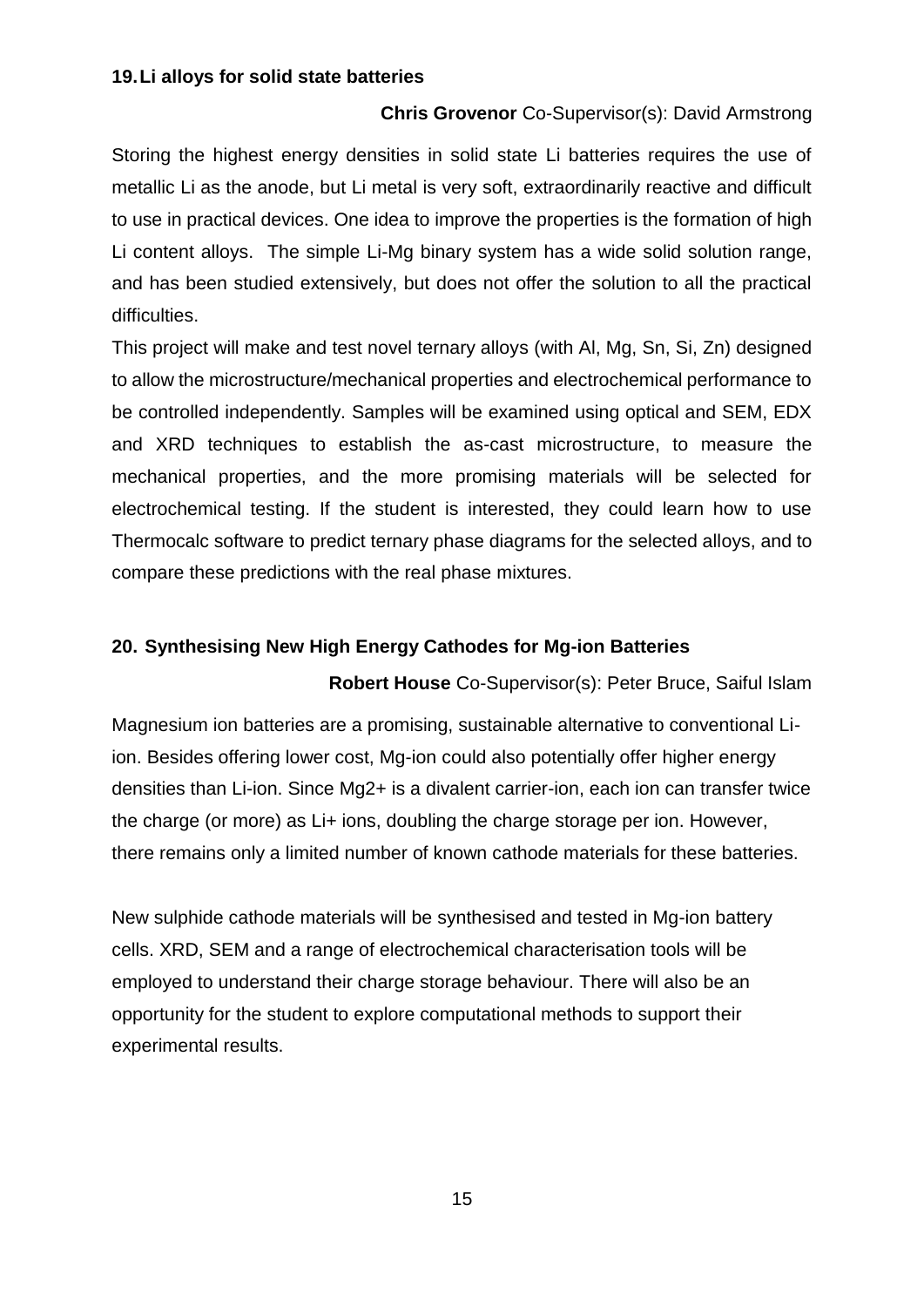#### <span id="page-15-1"></span><span id="page-15-0"></span>**21. Stabilising O-redox in Disordered Rocksalt Battery Cathodes**

#### **Robert House** Co-Supervisor(s): Peter Bruce, Saiful Islam

Disordered rocksalts are a new class of high-performance cathode material for rechargeable batteries. Based on the cubic NaCl structure, materials such as Li2MnO2F can be made with a disordered arrangement of Li/Mn on the cation and O/F on the anion sites in the lattice. These materials exhibit high energy densities supported by oxidation and reduction of oxide ions (O-redox), but also gradual degradation over cycling associated with this reaction.

The student will explore the effect of various elemental substitutions into  $Li<sub>2</sub>MnO<sub>2</sub>F$  to stabilise the O-redox reaction. Ball-milling synthesis and various characterisation tools including XRD, SEM and X-ray spectroscopies will be employed. There will also be an opportunity for the student to link up with computational work in this area.

#### <span id="page-15-2"></span>**22.Dynamic mechanical analysis of 3D printed reinforced polymers**

<span id="page-15-3"></span>**Colin Johnston** Co-Supervisor(s):Enzo Liotti & Vitor Marques (Leonardo, UK) 3D printed parts are now moving into production however there remains some concerns about the strength and durability of 3D printed parts, especially for the aerospace sector. This project aims to use dynamic mechanical analysis (DMA) to look at how fibre reinforcement improves the stiffness and strength of 3D printed polymer parts, in particular comparing the performance of printed Onxy (chopped fibre reinforced nylon) and continuous fibre reinforced Onxy against non-reinforced nylon. The stress/strain properties will be measured as a function of temperature and frequency. The microstructure and distribution of the reinforcement will also be investigated.

The project is support by Leonardo UK a global aerospace company who will supply 3D printed parts. However, there is also an opportunity to use our own 3D printers to produce parts for testing.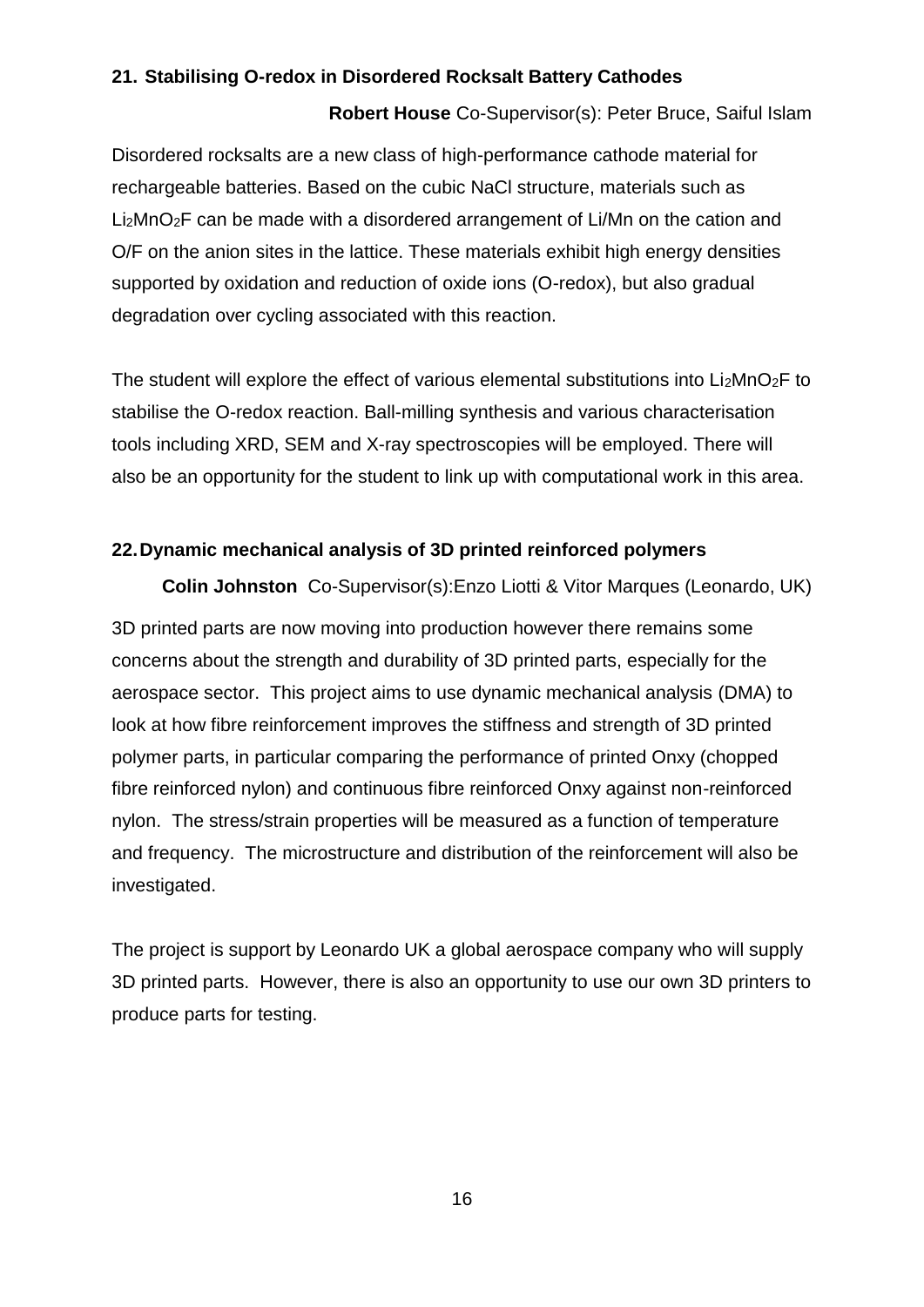# <span id="page-16-0"></span>**23.Scalable HRTEM image simulation of nanoparticles for machine learning dataset generation**

#### **Angus Kirkland** Co-Supervisor(s): Chen Huang

<span id="page-16-1"></span>Machine learning has become an important technique in image analysis of large datasets. However, few existing experimental electron microscope image datasets are suitable for the training of deep neural networks due to the high cost of data labelling. However, with careful configuration, high resolution transmission electron microscopy (HRTEM) simulation is now able to closely match the experimental HRTEM images and is therefore ideal for creating the huge training datasets required.

The goal of this project is to streamline the model generation and image simulation process for nanoparticles with ultimate goal of being able to use this in the analysis of catalyst materials. The initial aim is to reduce the current computation time by at least an order of magnitude, by carrying out simulations of a variety of particle morphologies, orientations and sizes using to the university's Advanced Research Computing (ARC) facility. This project would suit a student with an interest in computation and model building and will involve a moderate amount of programming. Basic familiarity with MATLAB is essential. Some knowledge of nanoparticles and TEM are ideal but are not essential.

#### <span id="page-16-3"></span><span id="page-16-2"></span>**24.Atomic resolution electric field mapping**

#### **Angus Kirkland** Co-Supervisor(s): Christopher Allen

Due to the dimensional constrains of a nano-electronic device, any deviation from a perfect crystal lattice can have profound consequences on its electronic characteristics. These deviations can take the form of defects in the crystal lattice, substitutional/interstitial dopant atoms, or edge/surface structure. Modern transmission electron microscopes (TEM) have made imaging the atomic structure of a wide range of nano-materials fairly routine. From this experimentally determined atomic structure the theoretical internal electric fields can be calculated and electronic characteristics predicted. Recent advances in TEM detector technology now enable the direct imaging of internal electro-magnetic fields in nano-materials at atomic resolution.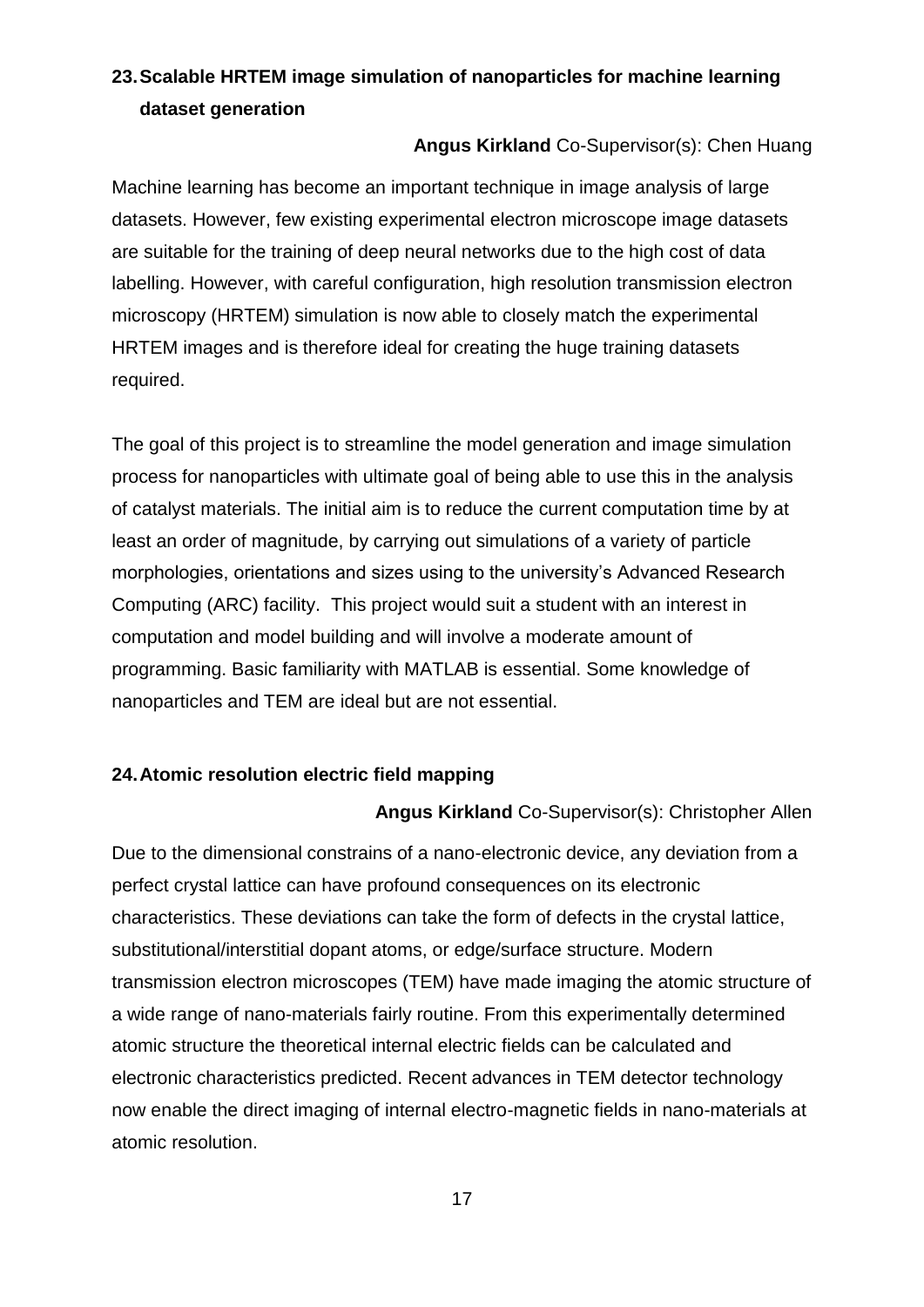To achieve this an electron probe is focused onto the sample surface in a standard scanning-TEM (STEM) experiment and the far-field diffraction pattern recorded at each electron probe position. Any deflection in the forward scattered bright field disk is related to a momentum transfer from the internal electro-magnetic field of the material to the electrons in the probe. By measuring changes in the intensity distribution of the bright field disk in the recorded diffraction patterns the internal electric field of the material can be calculated. In general these experiments are performed at a reasonable high electron dose in order to ensure good signal to noise ratio in the recorded diffraction patterns. However this high electron dose transfers significant energy to the sample and can cause bond breaking and atom ejection changing the very atomic structure being investigated.

In this project you will explore the low dose limit of atomic resolution electric field mapping. Firstly using established code you will simulate data-sets under a variety of low dose conditions and then reconstruct the internal electric field and compare with calculations in the literature. This will require significant coding (in Python and Matlab) and a strong mathematical background. You will then go on to look at experimental low dose data taken from MoS<sub>2</sub> across a range of incident electron doses to explore when the technique breaks down under real experimental conditions.

As a significant amount of experimental data has already been collected for this project we envisage that the bulk of this project will be simulation and data analysis including extensive coding. Depending on progress there may be the opportunity to collect more data either on the ARM200CF in the Materials Department at Parks Road or on the ARM300CF at the electron Physical Sciences Imaging Centre at Diamond Light Source.

# <span id="page-17-1"></span><span id="page-17-0"></span>**25.Intrinsic flow constriction methods for gravity casting filling system design Enzo Liotti**

In gravity casting the design of the filling system is crucial to obtain high quality components. Ceramic filters are ubiquitously used in industry to reduce turbulence, however for large casting their effectiveness is often not satisfactory and turbulent flow can occur with all the detrimental consequences for the quality.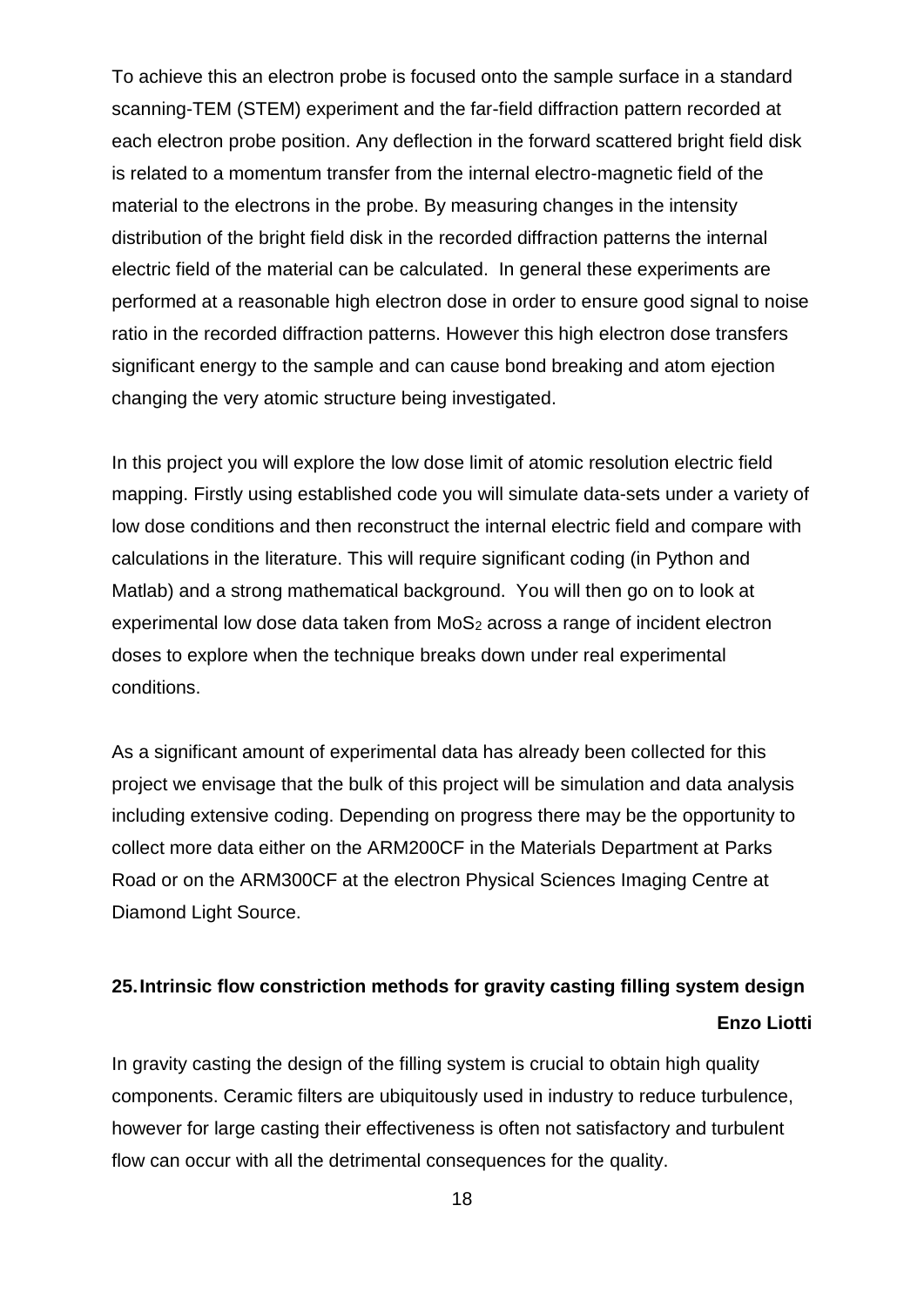The project will explore, using 3D fluid-dynamics simulations, alternative flow constriction solutions, such as honeycombed channels and Tesla valves, to actively control the liquid velocity without the use of ceramic filters. The performance of the most promising solution will be tested on Aluminium alloys in a small-scale laboratory experiment.

# <span id="page-18-0"></span>**26.High-resolution characterization of metal powders for Additive Manufacturing of space materials**

**Sergio Lozano-Perez** Co-supervisor(s): Neil Young

<span id="page-18-1"></span>This project is in collaboration with the European Space Agency (ESA), which has an interest on using additive manufacturing for producing space hardware. One topic of particular interest is the control of the raw material. Metallic powders can be produced in different grades of quality and only the highest performing powder is selected for producing space parts. This Part II project aims to improve the understanding of powder characteristics by utilising methods such as Focused Ion Beam (FIB), high resolution Electron Microscopy (SEM) and related analytical methods (EDX).

# <span id="page-18-2"></span>**27.Synchrotron X-ray imaging and diffraction analysis of tensile deformation of a ceramic composite**

#### **James Marrow**

<span id="page-18-3"></span>3D needle-punched carbon fibre felts or non-woven cloths are used as the reinforcement in C/C and C/C-SiC composites. To understand how damage tolerance is affected by process variables (e.g. thermal stresses) and composite architecture, it is important to observe how damage initiates and propagates (doi.org/10.1016/J.COMPSTRUCT.2018.11.041). This project asks the question "How does damage in the matrix and fibre bundles interact with the process-induced residual stresses?". This information is needed to validate image-based models of composite behaviour (e.g. doi.org/10.1111/ffe.12537). A unique experiment at the Diamond Light Source examined the tensile deformation of a 3D needle-stitched C/C-SiC ceramic composite. In situ high resolution computed tomography was combined with high energy diffraction to examine cracking and stress partitioning in the composite constituents.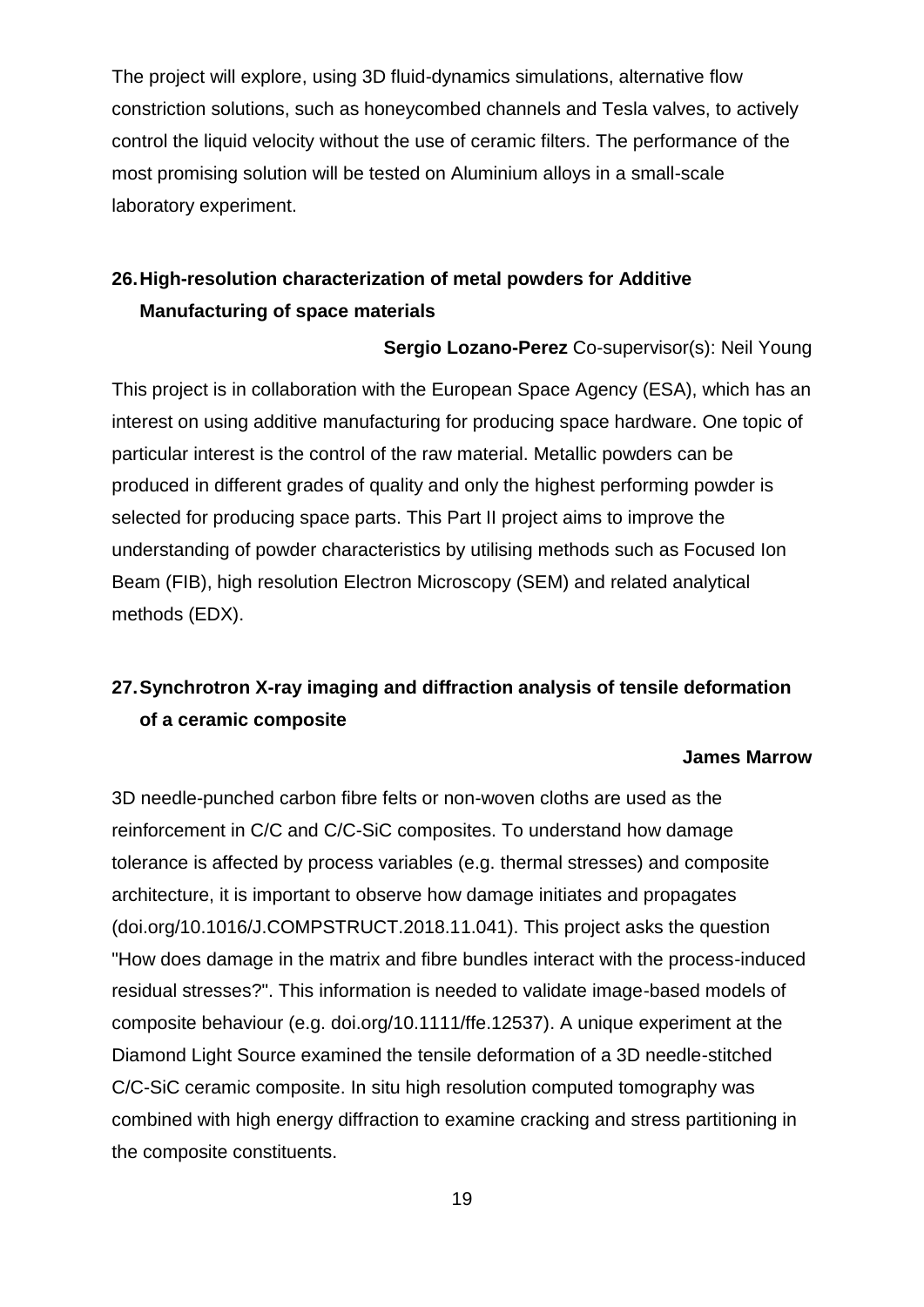This is a data analysis project, so no new experiments will be done. You will need to develop an approach that combines 3D strain mapping by digital image correlation of tomographs with 2D mapping of the crystal strains by analysis of monochromatic Bragg diffraction data (e.g. doi.org/10.1016/j.carbon.2020.03.020) to correlate the evolution of stress, strain and damage in a large and complex dataset. You will use state-of-art visualisation (Avizo) and diffraction analysis (DAWN) tools, and have the opportunity to develop novel data visualisation and numerical analyses.

# <span id="page-19-0"></span>**28. In situ Studies of the Deformation of Highly Porous 3D CNT tube (CNTT) Networks**

**James Marrow** Co-Supervisor(s): Nicola Pugno (University of Trento)

<span id="page-19-1"></span>Highly porous 3D CNT tube (CNTT) networks have interesting mechanical and electrical properties with potential applications in technologies that include stretchable conductors, gas sensing, cell-scaffold materials, and cathode materials for batteries. A novel material has been developed (at Keil University) with mechanical properties and electrical properties that are enhanced by CNT networks, self-entangled around a highly porous 3D zinc oxide ceramic 'tetrapod' foam [\(https://doi.org/10.1038/s41467-017-02372-9\)](https://doi.org/10.1038/s41467-017-02372-9). It has an open structure with a high porosity, which is beneficial for several applications due to high surface accessibility. The ceramic can be dissolved to leave the CNTT network.

This project asks the question "How does the network deform, and is it uniform or heterogeneous?" This question can only be answered by in situ observations, obtained within the three-dimensional material. You will design experiments to study the cyclic deformation and failure of CNTT materials, using in situ, high resolution computed X-ray tomography. Deformation and fracture will be quantified using digital volume correlation, as a function of the applied strain. The project will involve mechanical testing, computed tomography, data visualisation and numerical analysis (Matlab), with opportunities to apply finite element simulation.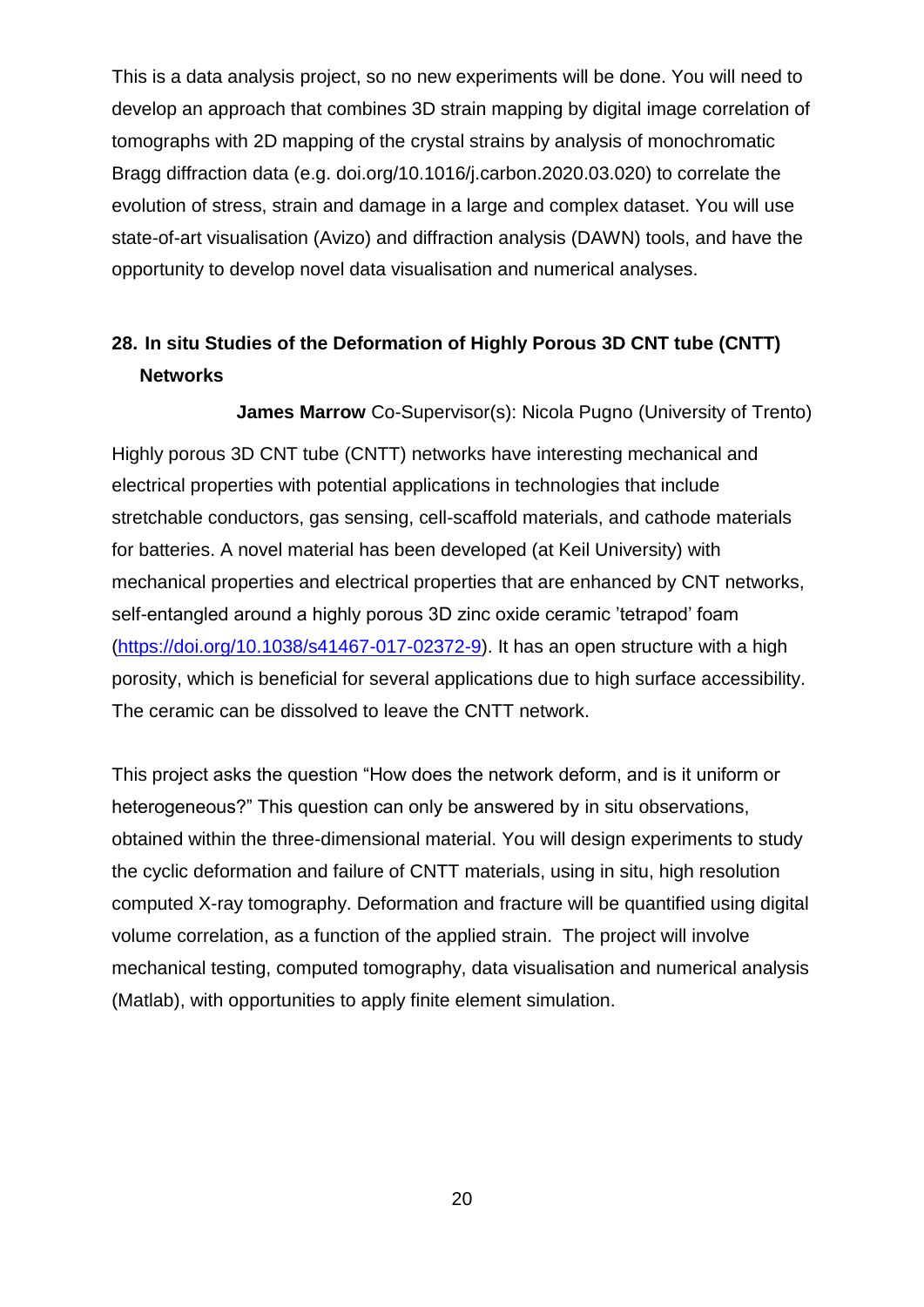#### <span id="page-20-1"></span><span id="page-20-0"></span>**29.Indentation Damage in Advanced Ceramics and Composites**

#### **James Marrow**

Indentation damage in ceramics is a complex process that includes elastic and inelastic deformation as well as brittle fracture

(doi.org/10.1016/j.jeurceramsoc.2014.04.002). It forms the basis of several standard tests for measuring the mechanical properties of ceramics and is also highly relevant to practical applications such as light weight armour and the wear of high temperature cutting tools.

However, the details are still not well understood, which impedes the design of damage resistant ceramics and composites. This is partly because it is very difficult to study the processes that occur under the indention. One method for studying the internal structure of materials is X-ray computed tomography (XCT), which can be applied with sub-micron resolution to materials that are opaque to visible light; the obtained 3D datasets can be analysed by digital volume correlation methods (DVC) to measure the full field displacements that arise from damage and cracking.

This project asks the question "Can the characteristic fracture toughness of a ceramic composite be obtained via measurements of the 3D displacement fields of cracks at indentations?" To address this, you will design experiments to compare non-destructive. XCT/DVC analysis of indentation tests, observed in situ, with destructive post-test analysis methods that characterise the damage by optical and electron microscopy. Emphasis will be placed on the measurement of the modes of crack opening (i.e. tensile/shear) and the strain fields around cracks which may be used to obtain the criteria for crack propagation. The analysis will require some use of finite element modelling methods, and also post-processing of data using tools written in Matlab.

## <span id="page-20-2"></span>**30.Atmospheric Pitting Corrosion and Stress Corrosion Cracking of Stainless Steel**

**James Marrow** Co-Supervisor(s): Marina Galano

<span id="page-20-3"></span>Salt contamination on the surfaces of stainless steel components can develop very high concentrations of chloride ions under certain combinations of humidity and temperature. This can create the conditions for pitting corrosion (dx.doi.org/10.1149/1.3407553).

21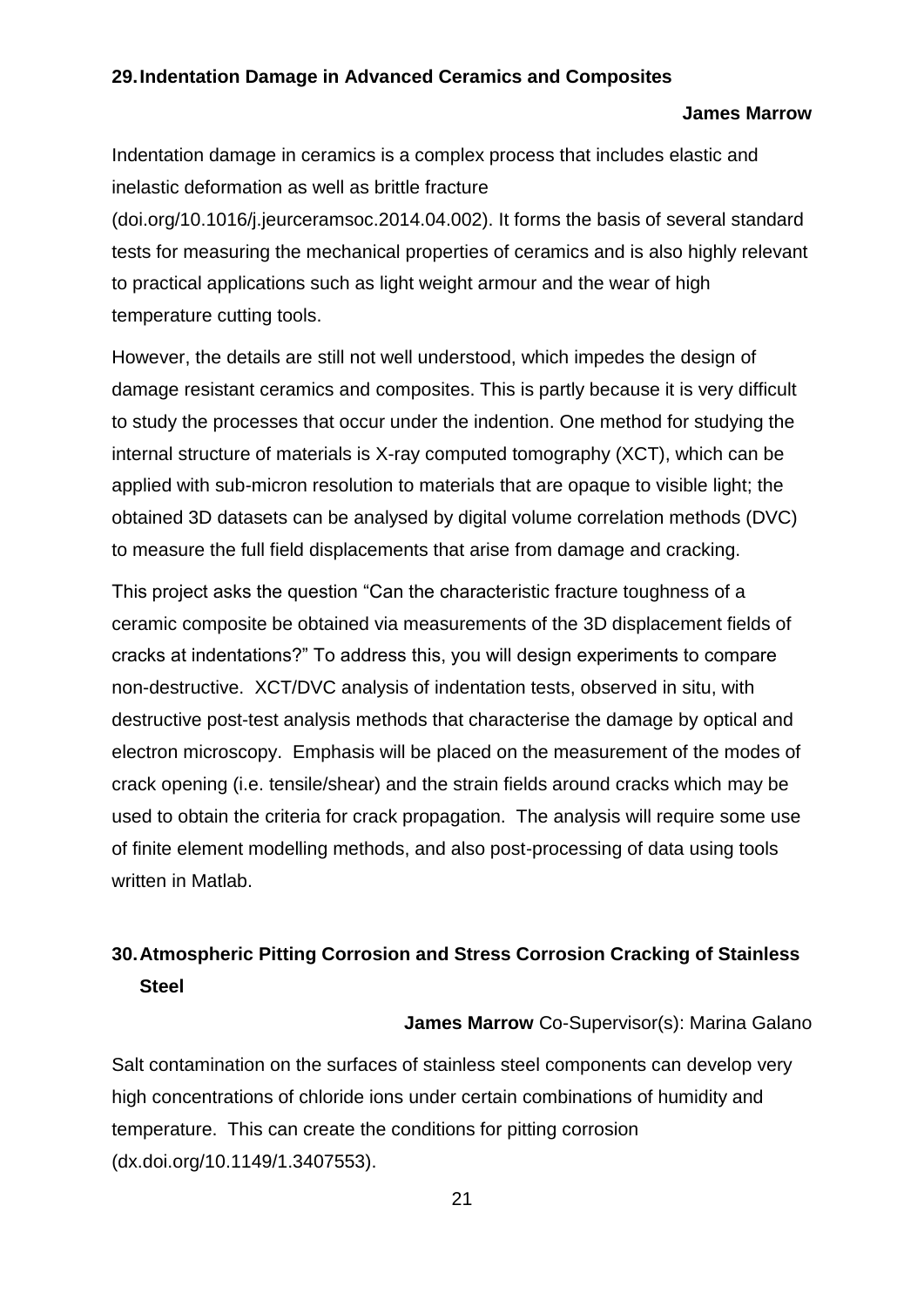The pits are stress concentrations, from which stress corrosion cracks may initiate if there is a sufficient mechanical load. Welded components, such as the stainless steel flasks that store intermediate nuclear waste, may contain significant residual stresses, and additional loads may develop if there is a changes in the dimensions of their contents; hence there is a potential risk of failure. Predicting the likelihood of failure needs data for the time to initiate pits and the criteria for crack initiation. This project asks the question "Does the criteria for crack initiation depend on whether the pit develops under stress, or if the stress is applied after the pit has developed?" This experimental study will examine the development of pits on salt-contaminated stainless steel under controlled conditions of humidity and temperature; selected pits will be characterised by high resolution computed tomography. The time to develop cracks will be examined in statically loaded specimens (U-bend) that have been prepitted before loading, or have no initial pits. In situ observations, analysed by digital image correlation, may also be performed to examine the kinetics of crack growth. This project does not necessarily require any numerical modelling.

# <span id="page-21-0"></span>**31.Analysis of in situ high resolution synchrotron tomography of graphite fracture**

#### **James Marrow**

<span id="page-21-1"></span>Graphite is used as a neutron moderator in high temperature nuclear reactors. Its fracture toughness depends on the relative strengths of the filler particles and binder matrix, which may age differently. Multi-dimensional observation and analysis of crack propagation can be used to study fracture resistance (http://dx.doi.org/10.1016/j.carbon.2020.09.072). A recent tomography experiment at the PSICHE beamline of the SOLEIL light source (20190926) has obtained images for crack propagation in nuclear graphite at unprecedented spatial and temporal resolution and with large field of view. This project asks the question "Can the local fracture resistance of matrix and filler within the heterogeneous and porous graphite structure be quantified?" This is a data analysis project, so no new experiments will be done. You will need to devise an efficient analysis method to extract and correlate the crack's 3D strain fields with their local microstructure using a large dataset. You will also apply state-of-art visualisation, machine-learning based segmentation and digital correlation analysis software (Avizo). The output will lead to improved modelling of the strength of nuclear graphites.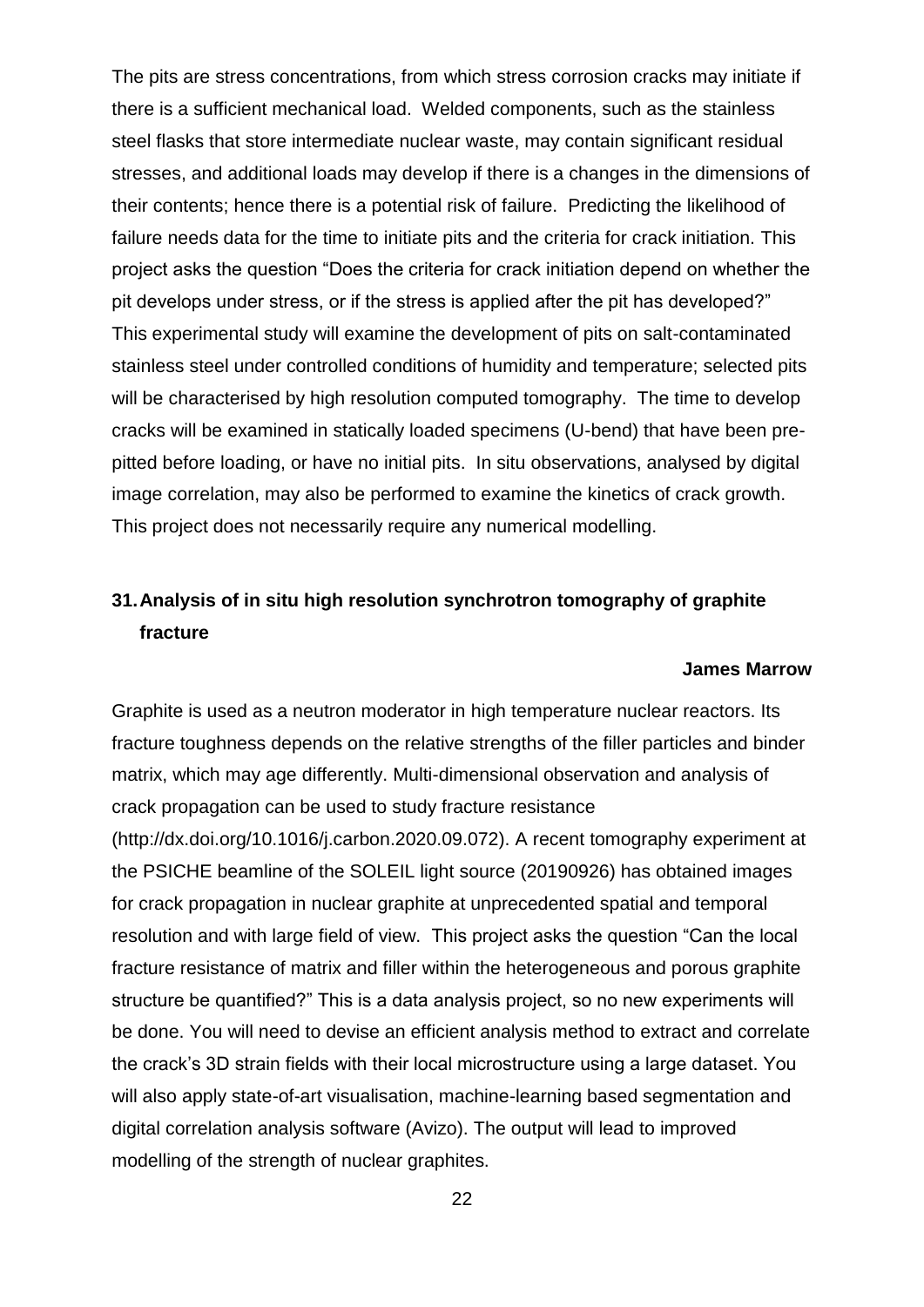# <span id="page-22-0"></span>**32.Atomic scale characterisation of non-equilibrium precipitate evolution in Applications**

#### **Michael Moody** Co-Supervisor(s): Paul Bagot, Yuanbo Tang

<span id="page-22-1"></span>Additive manufacturing (AM) is particularly relevant to the Ni-based superalloys. AM can produce fragile structures required for certain higher temperature and lightweight applications that were not previously possible with the conventional processing route. However, to improve applicability, a fundamental understanding must be established, at the atomic-scale, as to the nature of the microstructures that are promoted or inhibited by the extremely fast heating and cooling rates generated using this approach.

The project will apply state of the art atom probe tomography to investigate gamma prime evolution in terms of composition and volume fraction in novel alloys designed at Begbroke. To this end, a range of post-processing treatment conditions will be investigated to gain insight into the kinetics of phase transformation so as to fully exploit the process advantages offered by AM.

# <span id="page-22-3"></span><span id="page-22-2"></span>**33.Controlling damage in electron microscopy characterization of polymers Pete Nellist** Co-Supervisor(s): Hazel Assender

Electron microscopy can provide structure characterisation up to atomic resolution, and is widely applied for inorganic materials. For organic materials, such as polymers, the limiting factor is the rapid damage that can occur to the sample under electron irradiation. Recent developments in scanning transmission electron microscope (STEM) imaging methods have shown the potential to provide highresolution characterisation of polymers with reduced damage. Why the type of illumination in STEM reduces damage is not well understood, and this project seeks to build this understanding which would unlock new ways to characterise polymer structures and other molecular crystals. The project will involve preparing polymer test samples and then using electron microscope imaging and diffraction to characterise the damage that is occurring under different types of illumination.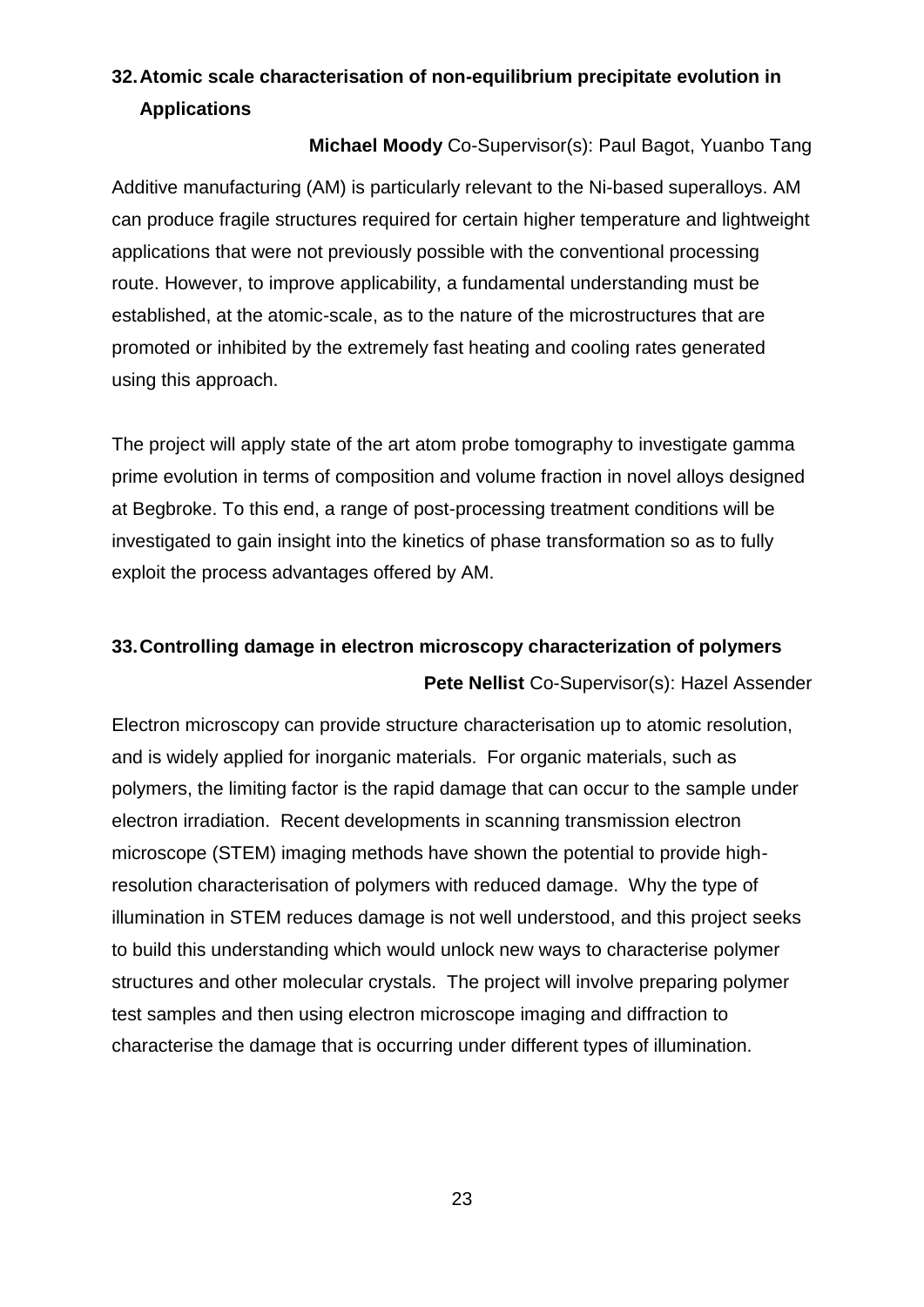#### <span id="page-23-1"></span><span id="page-23-0"></span>**34.Graphite anodes for K-ion batteries**

#### **Mauro Pasta** Co-Supervisor(s): Krishnakanth Sada

Due to the rapid battery market expansion and the limited and geographically concentrated lithium and cobalt resources, there is significant concern regarding the short-term supply and long-term sustainability of lithium-ion batteries. Potassium-ion batteries (KIBs) are emerging as a promising complementary technology to LIBs due to the relative abundance of potassium [\[Dhir, Wheeler, Pasta et. al.,](https://www.sciencedirect.com/science/article/pii/S2451929420304228) *[Chem](https://www.sciencedirect.com/science/article/pii/S2451929420304228)* [\(2020\)\]](https://www.sciencedirect.com/science/article/pii/S2451929420304228). KIBs can also use graphite anodes providing a critical advantage over sodium-ion batteries.

The mechanism of K-ion (de)intercalation in graphite has been studied extensively in the literature [\[Hosaka, Komaba](https://pubs.acs.org/doi/abs/10.1021/acs.chemrev.9b00463) [et. al.;](https://pubs.acs.org/doi/abs/10.1021/acs.chemrev.9b00463) *[Chem Rev](https://pubs.acs.org/doi/abs/10.1021/acs.chemrev.9b00463)* [\(2020\)\]](https://pubs.acs.org/doi/abs/10.1021/acs.chemrev.9b00463). However, the role of crystallographic defects is still mostly unexplored *[Igarashi, Komaba et. al. [Electrochemistry](https://www.jstage.jst.go.jp/article/electrochemistry/89/5/89_21-00062/_pdf/-char/en)* (2021)].

In this project, the student will employ *ex-situ* and *in-situ* Raman spectroscopy and Xray powder diffraction and electrochemical characterisation techniques to investigate the effect of crystallographic defects in graphite on intercalation mechanism, K-ion transport and long-term cycling.

#### <span id="page-23-3"></span><span id="page-23-2"></span>**35.Solvation structure of fluoride-ion electrolytes**

#### **Mauro Pasta** Co-Supervisor(s): Hua Guo

The climate crisis is driving the search for novel battery chemistries that can power high-energy applications, such as electric vehicles and electric flight. Among the available candidates, fluoride-ion batteries (FIBs) are a promising technology because of their high theoretical energy density and utilization of abundant and widespread materials. However, FIBs present several new challenges that are preventing them from reaching commercialization [\[Xiao, Galatolo, Pasta](https://www.sciencedirect.com/science/article/pii/S254243512100444X) *Joule* (2021)]. The lack of a suitable electrolyte is arguably one of the toughest to address. Although a few promising liquid electrolyte systems have recently been reported [\[Davis, Jones et. al.](https://www.science.org/doi/full/10.1126/science.aat7070)  *[Science](https://www.science.org/doi/full/10.1126/science.aat7070)* (2018), [Koishi, Ogumi et. al.](https://www.journal.csj.jp/doi/full/10.1246/cl.180573?casa_token=QczuuIuzK70AAAAA%3AoDUSnIteNU8hExJotniJBHjlGJ_MuXih4AoqEr7yX3qojfKypTKteY-xhUiBrJeJkMV2wsrviA) *Chemistry Letters* (2018)], there is still a lack of understating of the link between solvation structure, ion transport and degradation mechanism.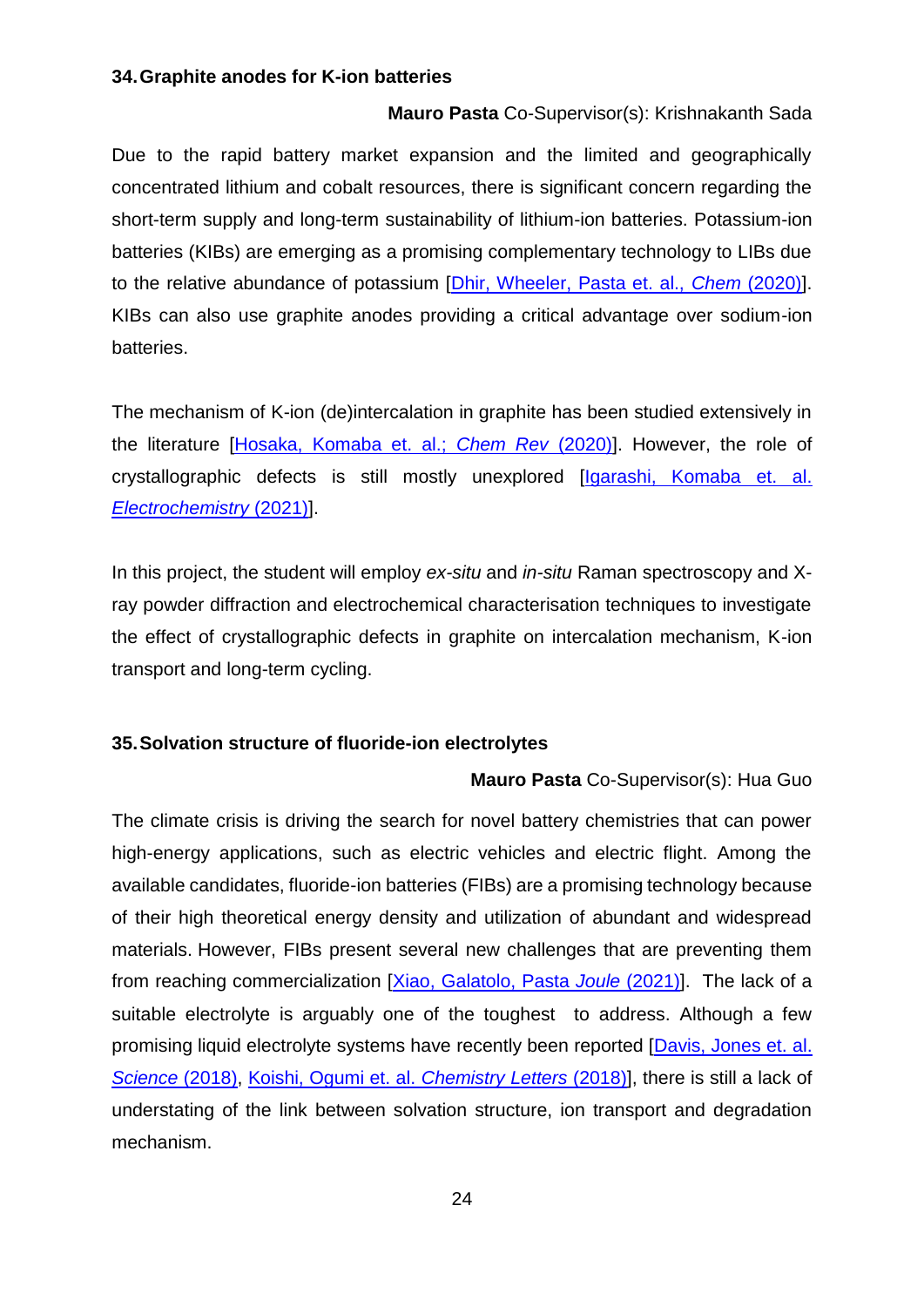In this project, the student will investigate the solvation structure of F-ion in different solvents and solvent mixtures by Nuclear Magnetic Resonance (NMR) and Raman spectroscopy. The effect on solvation and F-ion transport will be explored by Pulse-Field-Gradient (PFG) NMR.

#### <span id="page-24-1"></span><span id="page-24-0"></span>**36.Characterisation of Li-ion battery materials**

**Mauro Pasta** Co-Supervisor(s): various materials engineers at Northvolt

The project(s), carried out at **Northvolt's laboratories** in Sweden and under the direct supervision of a battery materials engineer, aim at exploring the physicochemical and electrochemical properties of novel battery materials, including:

- Binders;
- Silicon-based anodes;
- Electrolytes;
- High-capacity cathodes;

The student(s) will apply fundamental materials synthesis and characterization concepts learned in their PartI and develop new skills in electrode fabrication, cell assembly and electrochemical testing.

# <span id="page-24-2"></span>**37.On the high throughput multi-field characterisation of deformation in Ni-based superalloys**

**Roger Reed** Co-supervisor (s) : Yuanbo Tang

<span id="page-24-3"></span>Creep, inelastic time-dependent deformation, is one of the limiting properties for high temperature applications. However, the standard creep measurements require a large amount of material and are notoriously long-winded and costly. This is particularly undesirable when materials availability is unabundant, such as for the development of new alloy compositions. High throughput testing takes the advantage of miniaturised designs has been under development for reliable rapid assessment. In this project, we build upon the previous success of utilising an electro-thermo mechanical testing system to characterise the deformation behaviour of fine grain and single crystal superalloys.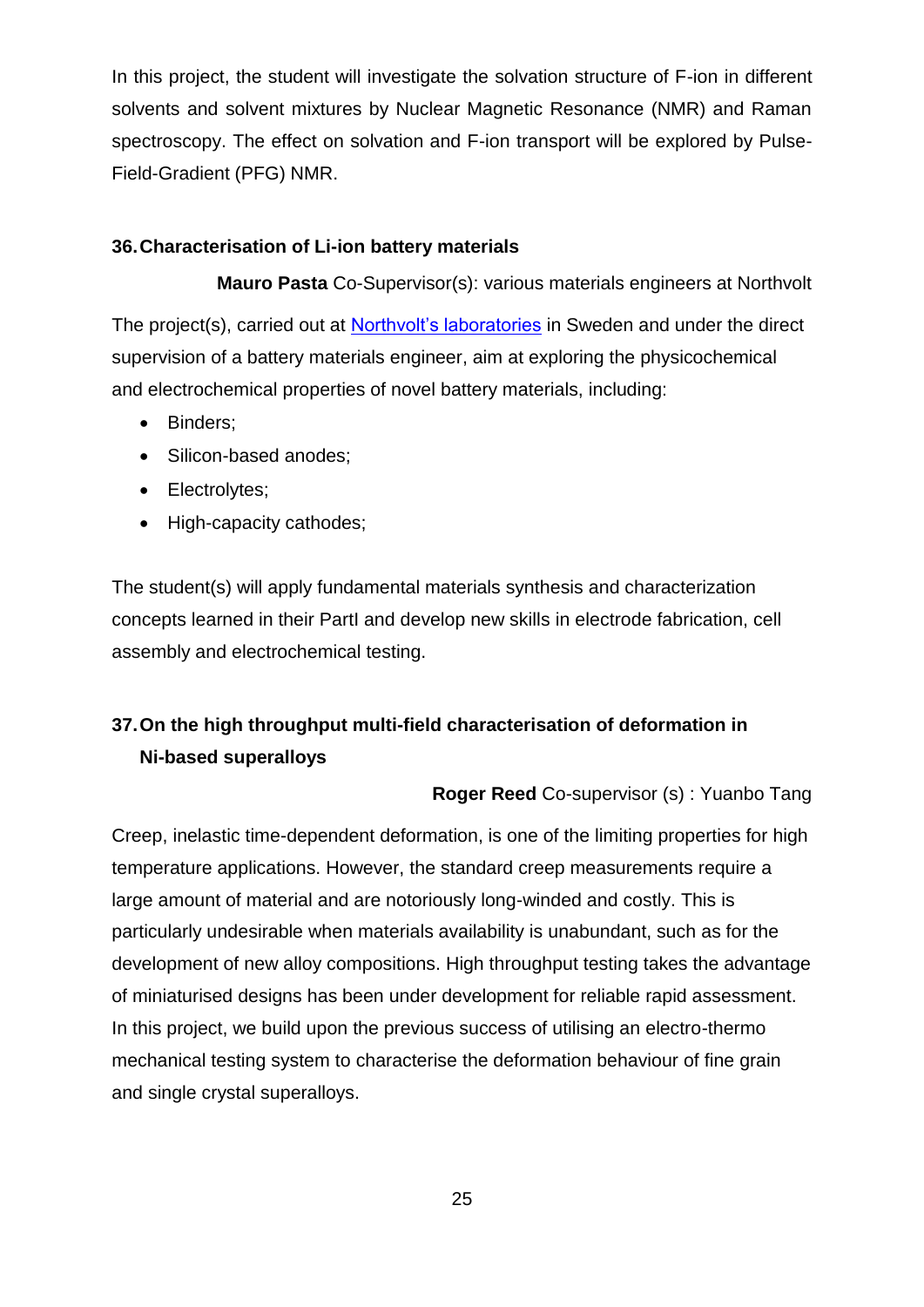In contrast to a conventional isothermal environment, we assess creep property in a sample presented to a temperature gradient with uniaxial loading. An innovative multi-field correlative set-up is designed to couple thermal field and strain field measurements as a function of accumulative plasticity. The microstructural evolution will be characterised using high resolution microscopy, with an emphasis on the evolution of cavitation, texture, precipitation and local lattice rotation. The ultimate goal of the project is to acquire a large dataset to establish constitutive laws and to construct a deformation map using only few samples.



Strain field Temperature field Post-mortem analysis: 1. SEM (precipitation) 2. XCT (cracking and cavities) 3. EBSD (evolution of texture) 4. HR-EBSD (GND, stress field, etc) 5. TEM (faults & dislocations) 6. Oxidation and EDS...

# <span id="page-25-1"></span><span id="page-25-0"></span>**38.Characterisation of ultrafine aerosol particles using single photon detection Jason Smith**

Atmospheric aerosols of size below 1 um, known as ultrafine particles or UFPs, are increasingly recognised as major causes of illness and mortality in urban areas, but they are difficult to detect using traditional light scattering methods as the scattering efficiency is extremely low. This project will use a newly developed detection system for UFPs and assess its ability to characterise the particles in terms of their size and composition.

#### <span id="page-25-3"></span><span id="page-25-2"></span>**39.Compact nutrient sensors for water quality monitoring.**

#### **Jason Smith**

Nutrients such as nitrates and phosphates are major sources of pollution in waterways, causing algal blooms and threats to health, and there is a global need for improved sensors to monitor their levels. In this project you will build and test a new design of a compact optical sensor based on microcavity technology developed within the group. The project will be carried out in communication with spinout Oxford HighQ Ltd with a view to its potential for industrial application.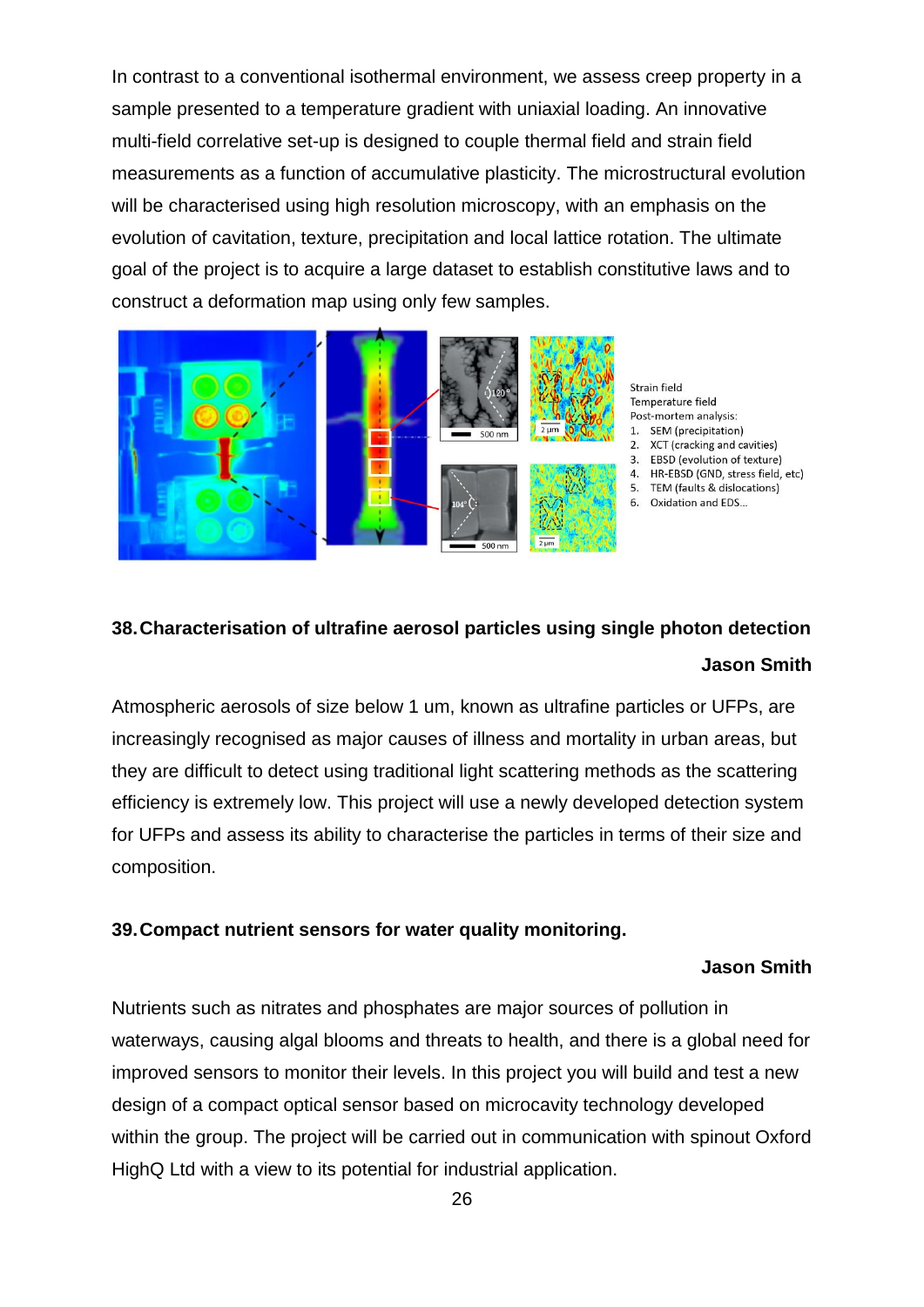#### <span id="page-26-1"></span><span id="page-26-0"></span>**40.Magnetic biasing of solid state spin qubits**

#### **Jason Smith**

Spin qubits such as the NV centre in diamond require biasing with a fixed magnetic field which must be aligned accurately with the axis of symmetry of the crystal defect. This project involved the design, building and testing of a device that will provide biasing for NV centre qubits in experiments at ambient and cryogenic temperatures. The project will take place within a team working in the UK Hub for Quantum Computing and Simulation.

#### <span id="page-26-3"></span><span id="page-26-2"></span>**41.Persistent joints in high temperature superconductors**

#### **Susie Speller** Co-Supervisor(s): Chris Grovenor, Tayebeh Mousavi

The large magnets required for applications in medical MRI and large physics experiments like the LHC at CERN are all based on superconductors, and can contain numerous joints that are often the (very expensive) points of failure. Reliable processing strategies are needed to prepare joints between shorter lengths of wire with resistances lower than 10<sup>-13</sup> W.

This project will work with our partners in Oxford Instruments on making and testing joints between Bi-2212 superconducting wires – how to improve reliability and performance, and understanding what goes wrong. The project will involve improving joint making processes that are based on a melting and peritectic reaction process, using XRD and analytical SEM to analyse the phase purity and microstructure of the joints, and measuring the persistent performance of small coils by measuring the decay of induced currents.

#### <span id="page-26-5"></span><span id="page-26-4"></span>**42.Radiation damage in high temperature superconductors**

#### **Susie Speller** Co-Supervisor(s): Chris Grovenor

High temperature superconductors (HTS) are an enabling technology for the next generation of compact nuclear fusion reactors that require very high magnetic fields to confine the plasma. In service, the superconducting magnets will be exposed to a flux of high energy neutrons, and little is known about how their performance will degrade under operating conditions.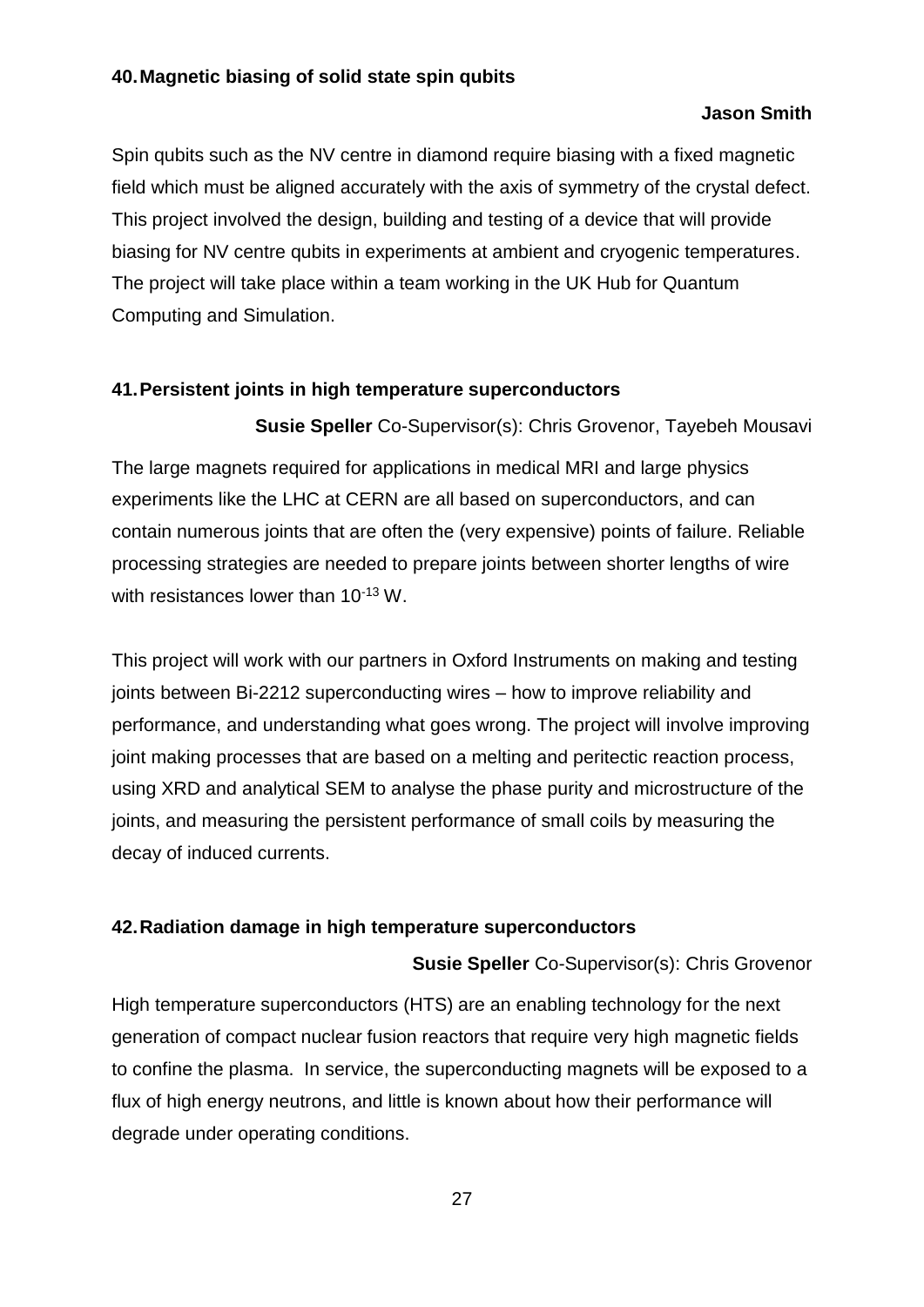This project will study how irradiation affects the structure and properties of HTS thin films, using ions as a safe proxy for neutrons. The student will fabricate thin film samples using pulsed laser deposition and will investigate structural changes using X-ray diffraction as well as assessing the effect on superconducting properties. There will also be opportunities to be involved in X-ray absorption experiments at Diamond Light Source.

#### <span id="page-27-1"></span><span id="page-27-0"></span>**43.Gradient flash sintering of ceramics**

#### **Richard Todd**

Flash sintering is a novel method of ceramic processing involving heating and simultaneous passage of a current through the sample. The thermal gradients involved are usually seen as a problem to be minimised but if optimised could enable the production of novel microstructures and properties. Project will involve ceramic processing, microstructural investigation and mechanical testing.

#### <span id="page-27-3"></span><span id="page-27-2"></span>**44.Nacre-like alumina by interfacial optimisation**

#### **Richard Todd** Co-Supervisor(s): Guillaume Matthews

The availability of cost-effective single crystallise alumina platelets has enabled the facile production of nacre-like microstructures with improved damage tolerance. However, the weak interfaces between the platelets still need to be optimised. The aim of the project is to try various treatments/additives to improve the toughness of these materials. Project will involve ceramic processing, microstructural investigation and mechanical testing.

#### <span id="page-27-5"></span><span id="page-27-4"></span>**45.Advanced Metallisation Technology for Next-Generation Photovoltaics**

**Andrew Watt** Co-supervisor(s): Sebastian Bonilla

Solar photovoltaic cells use metal contacts made primarily of screen-printed silver, and in some cell designs the metallisation also requires a transparent conducting film of indium tin oxide. The use of these materials is currently limiting further reductions in cell manufacturing cost, with the metals used contributing as much as one quarter of the cost of the cell. The ongoing trend to reduce the price of solar panels requires the shift towards a metallisation schemes that minimise the use of such expensive or nonabundant materials.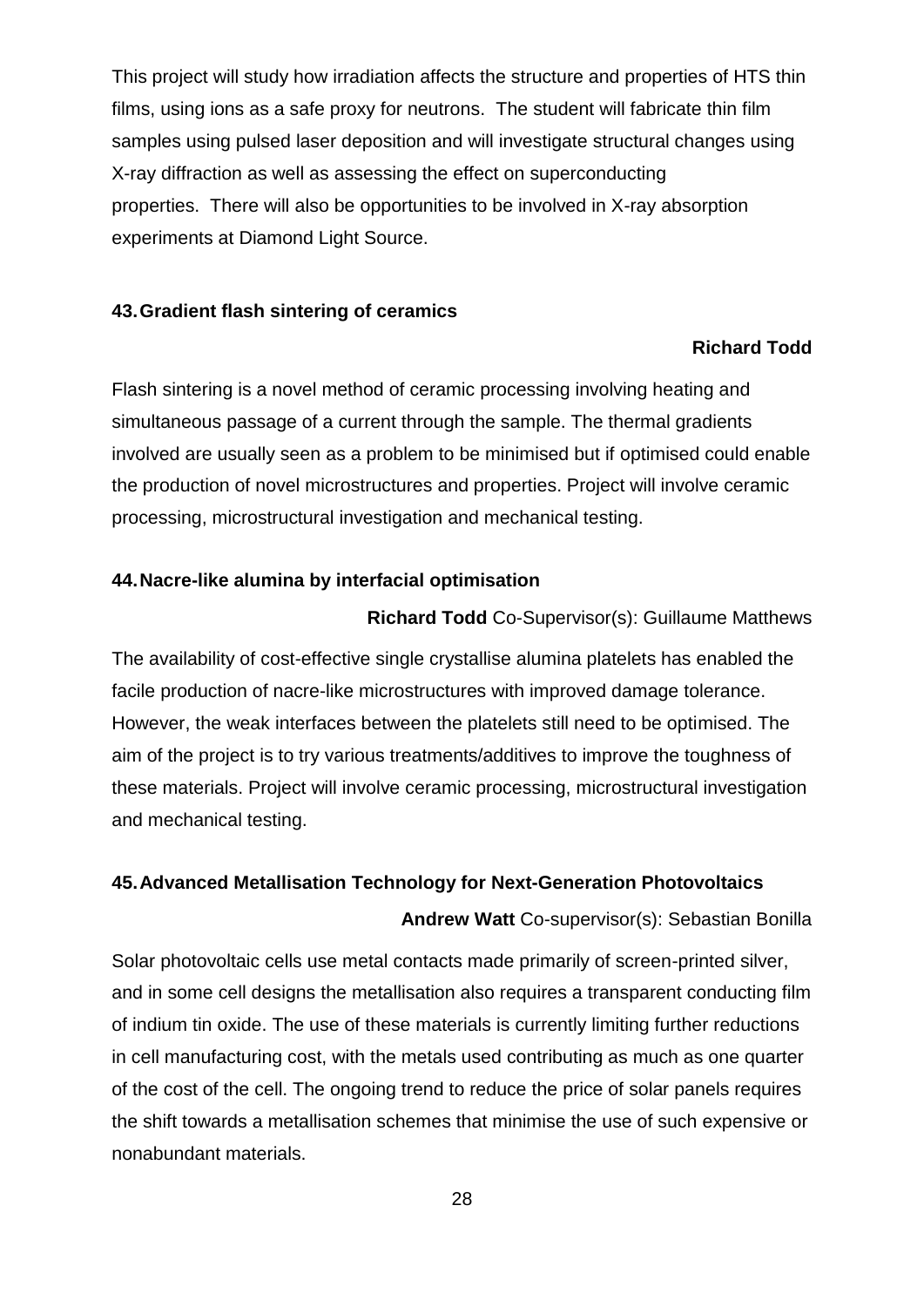This project aims to explore novel contact and metallisation technologies that can address this critical hurdle for the future of solar electricity generation, using solvodynamic printed nanowire high aspect ratio contact electrodes. Silver-free metal to semiconductor contacts will be explored in collaboration with our international partners, and new technologies will be proposed to achieve low-cost manufacturing of efficient metallisation for single and multijunction solar cells. Analytical and electrical characterisation techniques will be used to assess the performance of the metallisation, including advanced nano scale mass-spectroscopy and electrical current transport. The understanding and development from this project will result in improved manufacturing of commercial solar panels, which in turn will help mitigate the devastating consequences of climate change.

#### <span id="page-28-1"></span><span id="page-28-0"></span>**46.Quantum Dot Photovoltaics**

**Andrew Watt** Co-Supervisor(s): Sebastian Bonilla

The efficiency of solution processed lead chalcogenide colloidal quantum dot (CQD) solar cells has increased from less than 1 to over 15% in the last 12 years. They have proven to be air-stable and do not require high temperature processing, which are major drawbacks for competing thin film, organic, perovskite and dye sensitized technologies. A project is offered with one of the following focuses 1. CQD Syntheisis 2. CQD Device Characterisation 3.CQD TEM. All projects will involve the fabrication of devices.

# <span id="page-28-3"></span><span id="page-28-2"></span>**47.Metal Nanowire Based Devices for Ambulatory Blood Pressure Monitoring Andrew Watt** Co-supervisor(s): Prof Helen Townley

#### (Women's Reproductive Health)

Recently we demonstrated that we could build a nanowire-based pressure sensor with sufficient sensitivity and mechanical properties to measure changes in venal flow. We wish to build upon this exciting initial result and show that it is possible to make a passive measurement of blood pressure. The project will involve nanowire synthesis and device fabrication alongside ex vivo testing and a variety of materials characterisation techniques.

29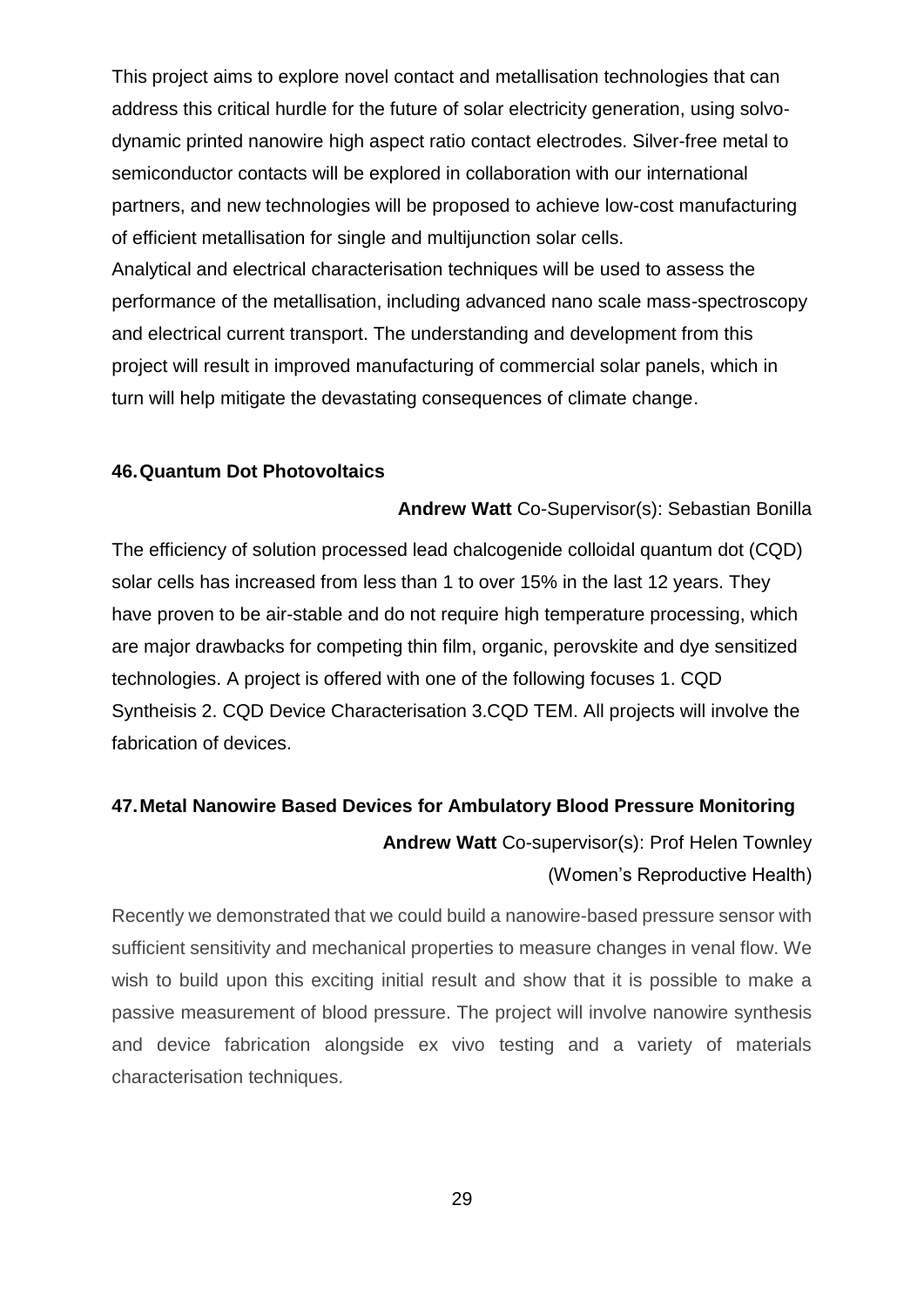#### <span id="page-29-1"></span><span id="page-29-0"></span>**48. Direct-formation of suspended 2D material membranes**

#### **Robert Weatherup**

X-ray Photoelectron Spectroscopy is one of the most powerful techniques for obtaining surface-sensitive chemical information, by detecting photoelectrons that escape from within a few nm of a surface. However it is typically restricted to solid surfaces under vacuum conditions, limiting its potential applications.

This project will involve the development of ultra-thin and impermeable 2D material membranes (Graphene/Tungsten Disulphide) for encapsulating liquids, so that they can be measured using XPS. This will include learning to produce 2D materials by chemical vapour deposition (CVD), and then optimising growth on metal layers suspend on perforated supports. The metal can then be etched away to leave the suspended 2D material membrane. These will then be characterised optically and with scanning electron microscopy before testing in a vacuum chamber to confirm they are leak-tight. They can then be used for observing liquid-phase catalytic reactions or the accumulation of ions on the surface of the 2D material under electrochemical bias using lab-based XPS systems in the department.

#### <span id="page-29-3"></span><span id="page-29-2"></span>**49.Revealing edge sites in graphite electrodes for Li-ion batteries**

#### **Robert Weatherup**

Graphite is widely used as the anode in lithium-ion batteries, where lithium can be repeatedly inserted and removed from between its layers as the battery is charged and discharged. Alongside this reversible reaction, irreversible electrolyte decomposition can occur at the graphite surface. The extent of these irreversible reactions are thought to be significantly increased by the presence of graphite edges. Understanding the performance of different graphite electrodes thus requires an understanding on the proportion their surface associated with graphite edges compared to the less reactive basal plane.

This project aims to develop a straightforward approach to determine this based on the enhanced catalytic activity of these edges. Electrochemical reactions will be used to study well-defined graphene layers to determine the relationship between reaction rate and edge density. This will then be extended to a variety of commercially available graphite electrodes.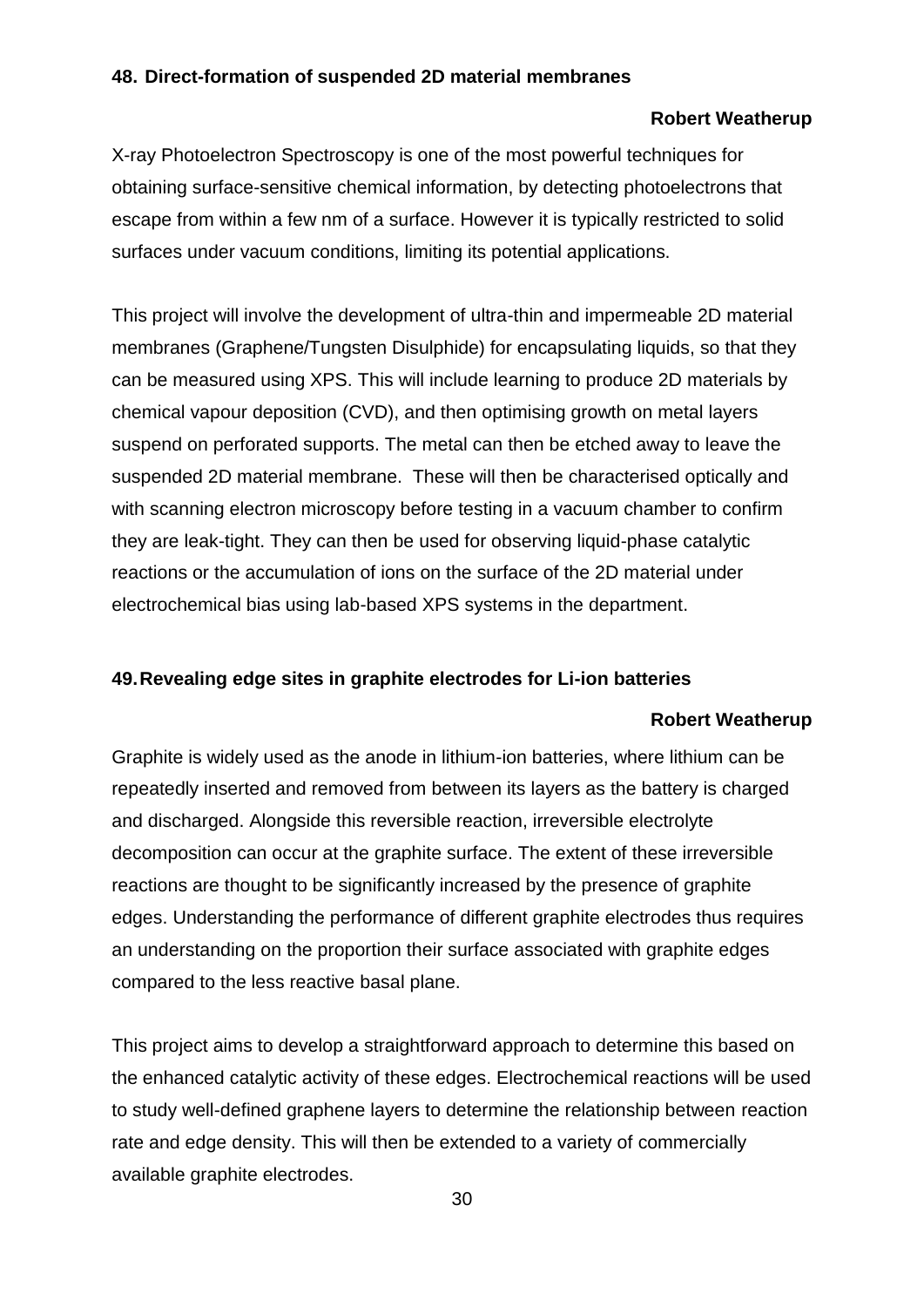This will involve correlating electrochemical data with experimental characterisation of microstructure (Electron and optical microscopies) and surface area (BET method). Ultimately the aim is to correlate edge density with the irreversible capacity lost in real Li-ion batteries.

# <span id="page-30-1"></span><span id="page-30-0"></span>**50.Size-selected alloy nanoparticles for electrochemical hydrogen production Robert Weatherup**

The production of hydrogen by electrochemical splitting of water offers a zero-carbon method for converting renewable energy to a fuel which can be stored for when it is needed and used to replace fossil fuels in many industrial processes. To produce hydrogen efficiently, electrocatalysts are needed that reduce the overpotential and avoid large amounts of energy being wasted. Alloy nanoparticle catalysts are particularly promising as they offer high surface areas, and their catalytic performance can be tuned by their size and composition. However, rational improvement of performance requires the deposition of a large number of nanoparticles of well-defined size and composition.

This project will use a newly acquired deposition source, that forms nanoparticles of controlled size by expanding a metal vapour through a nozzle, and then mass filters these to select only particles of a desired size. The formation of binary alloy particles will be studied and then their sizes and variation in composition characterised using electron microscopy, and X-ray photoelectron spectroscopy. The performance of optimised catalysts will then be investigated for electrochemical water splitting.

#### <span id="page-30-3"></span><span id="page-30-2"></span>**51.Effects of hydrogen on mechanical behaviour of steels**

**Angus Wilkinson** Co-Supervisor(s) David Armstrong, Phani Karamched

Zero carbon energy systems are needed urgently. Gas is used for heating in 85% of households in the UK and this could be replaced by hydrogen supplied through the existing national transmission system (NTS). Assessing the potential effects of hydrogen on pipeline steels is a necessary part of the safety case. Ferritic-pearlitic steels are used in the main high-pressure pipelines and potential detrimental effects include hydrogen embrittlement and accelerated fatigue crack growth.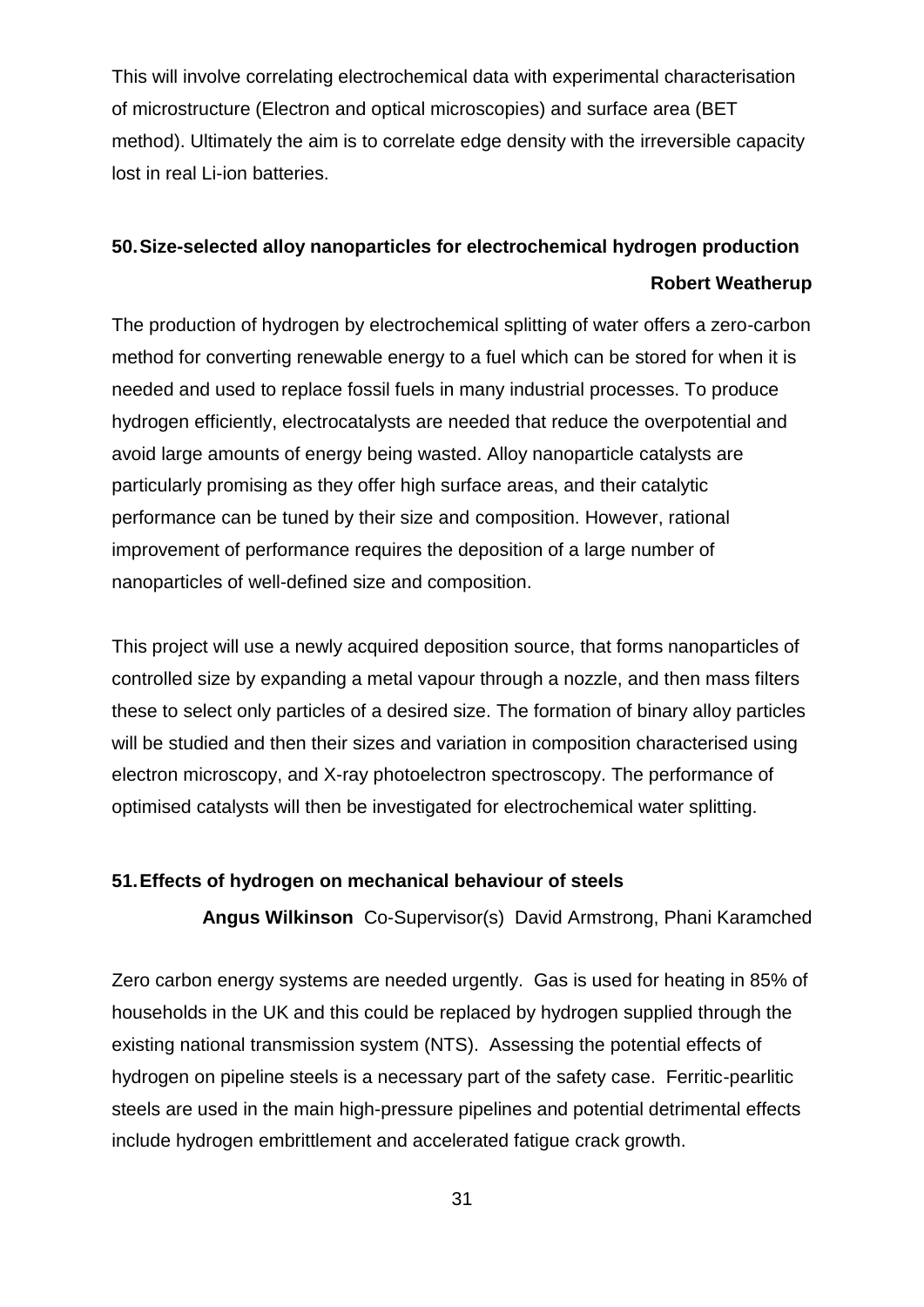This project will compare the mechanical behaviour of such steels with and without hydrogen charging. Combinations of ex-situ and in-situ mechanical testing, with digital image correlation (optical and SEM imaging), will be used along with HR-EBSD, EDX and possibly AFM characterisation.

# <span id="page-31-0"></span>**52. 3D Printing on the Moon - Micromechanical Evaluation of Lunar Regolith for Moon based Additive Manufacturing**

<span id="page-31-1"></span>**Angus Wilkinson** Co-Supervisor(s): David Armstrong, Christopher Magazzeni (ESA)

As human spaceflight returns its focus to the moon, creating safe longer-term habitats will be necessary. In situ resource utilisation (ISRU) would seem a requirement and one possible route is to create 3D printed structures from local lunar regolith material (soil). Advances have been made in mimicking in-space processing so that simulated 3D printed materials and structures are available.

The project consists of characterising simulated lunar regolith with the aim to understand its properties for such as additively manufacturing a moon base. Correlative nanoindentation and surface microscopy methods will be used to explore chemistry-structure-properties relationships at the microscale with the aim of developing better micromechanical understanding of these unusual materials. The project will involve close collaboration with engineers at the European Space Agency.

#### <span id="page-31-3"></span><span id="page-31-2"></span>**53.Crystal plasticity modelling of creep in lithium**

#### **Angus Wilkinson**

Lithium metal anodes are being explored for both liquid- and solid- state electrolyte battery technologies. Mechanical properties of Li, particularly the creep response, is of technological importance in understanding and potentially mitigating the formation of voids during stripping and/or so-called dendrites during plating both of which degrade performance. The large elastic anisotropy of Li may drive considerable grain to grain variations in stress, strain and thus creep response at the microstructural level which seems to have been entirely unexplored to date.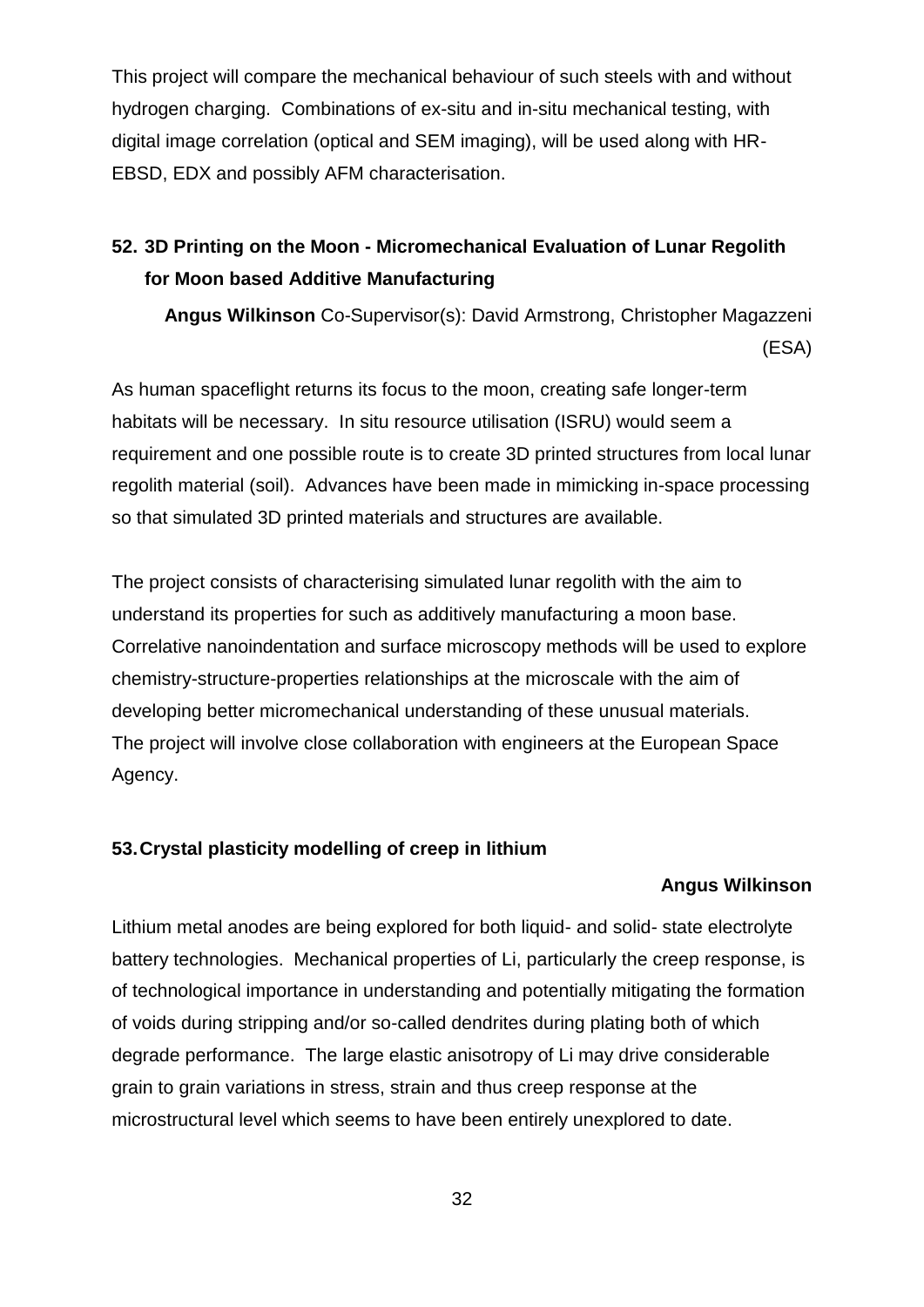The intensity, spatial size, and frequency of local 'hot spots' in stress, and strain in a simulated Li polycrystal under creep conditions will be explored using crystal plasticity simulations. Simulations will be benchmarked to data in the literature and on-going experimental campaigns in Oxford.

# <span id="page-32-1"></span><span id="page-32-0"></span>**54.Computational Polarised Light Microscopy: Rapid micro-texture mapping Angus Wilkinson**

For non-cubic systems microscopy with polarised light offers the potential for rapid and easily accessible mapping of crystallographic alignment. Best acquisition and analysis routes combining images obtained with different linear and circular polarisation states will be explored in terms of speed, reliability and accuracy. Student input to materials to be analysed is welcomed (metallurgical, bio, geological…). However, an area of significant interest is in determining the size, shape, and alignment of 'macro-zones' or 'micro-textured regions' (MTRs) in Ti alloys. These MTRs are extended regions of similarly oriented alpha grains inherited from larger beta grain structures during processing and have been implicated as detrimental features in cold dwell fatigue failures.

# <span id="page-32-3"></span><span id="page-32-2"></span>**55. Structural studies of supported metal nanoparticles and catalyst materials Neil Young**

The atomic structure of metal nanoparticles is of direct importance to numerous nanotechnology applications. Combining direct visualisation of nanoparticle structure via high-resolution TEM, with in-situ and ex-situ heating allows for nanostructural phase diagrams to be established. These give a thermodynamically robust account of nanoparticle atomic structure as a function of size and temperature. You will continue the work of previous PtII students on gold and silver nanoparticles, and extend this to include the influence of a range of support materials. You will study a range of commercial catalyst materials and formulate nano-structural phase diagrams for these systems.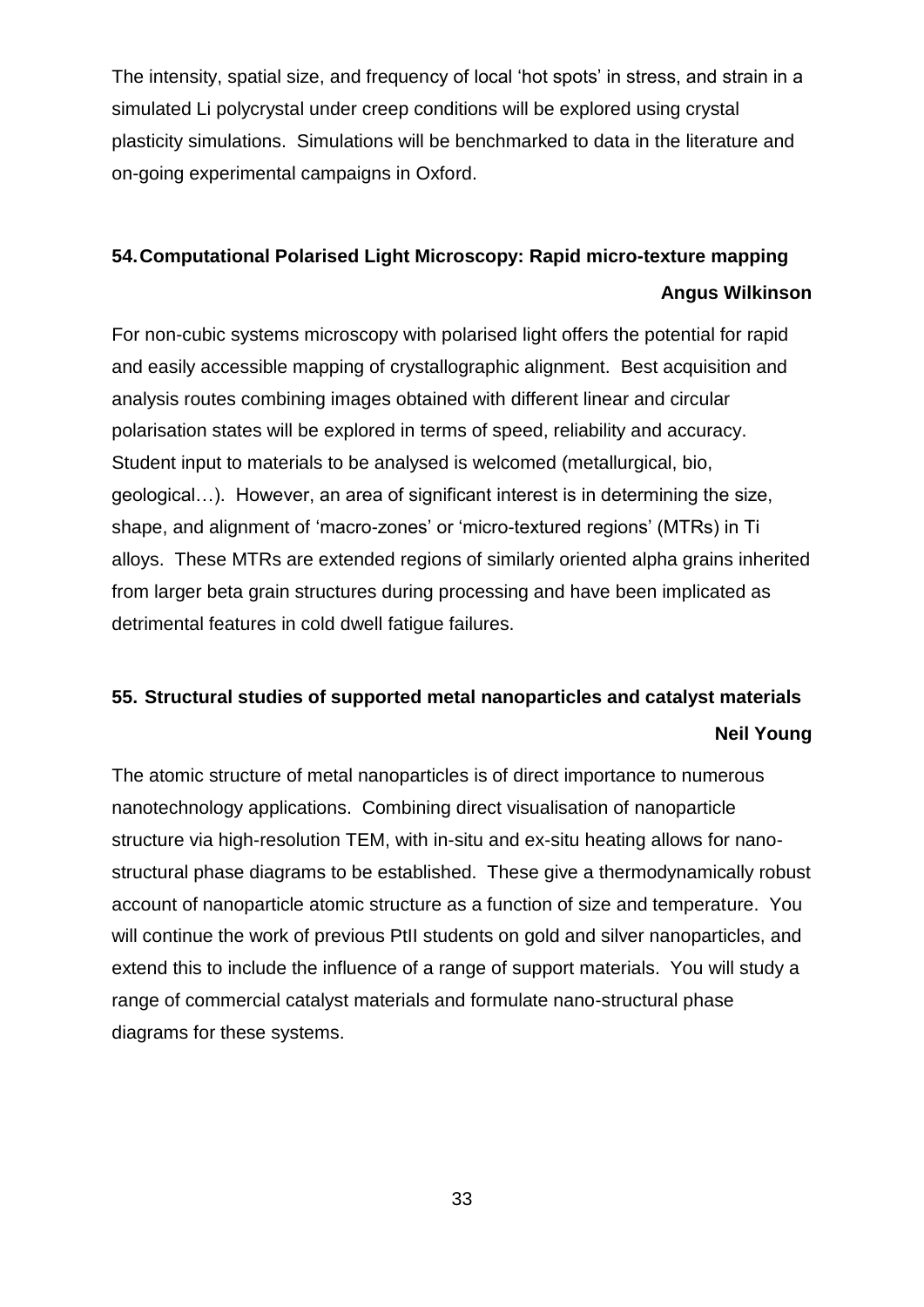# <span id="page-33-0"></span>**56. Understanding ion damage in TEM specimen preparation, comparing Ar, Ga and Xe ions.**

#### **Neil Young** Co-Supervisor(s): Ian Griffiths, Gareth Hughes

<span id="page-33-1"></span>Artefact-free specimen preparation is essential in performing advanced materials characterising via electron microscopy. In this project you will use a recently installed Ar-ion milling system to explore the interaction of Ar ions with a range of TEM-ready specimen geometries.

The role of Ar-ions in polishing semiconductor specimens and removing artefacts will be explored via a systematic approach. As the project progresses FIB techniques will be introduced allowing the damage rate from Ar, Ga and Xe ion beams to be compared. The project would suit a student with a deep interest in materials characterisation techniques and instrumentation. An organised and careful approach to practical work would be required. The student would gain hands-on skills across a range of electron microscopy techniques and practical specimen preparation.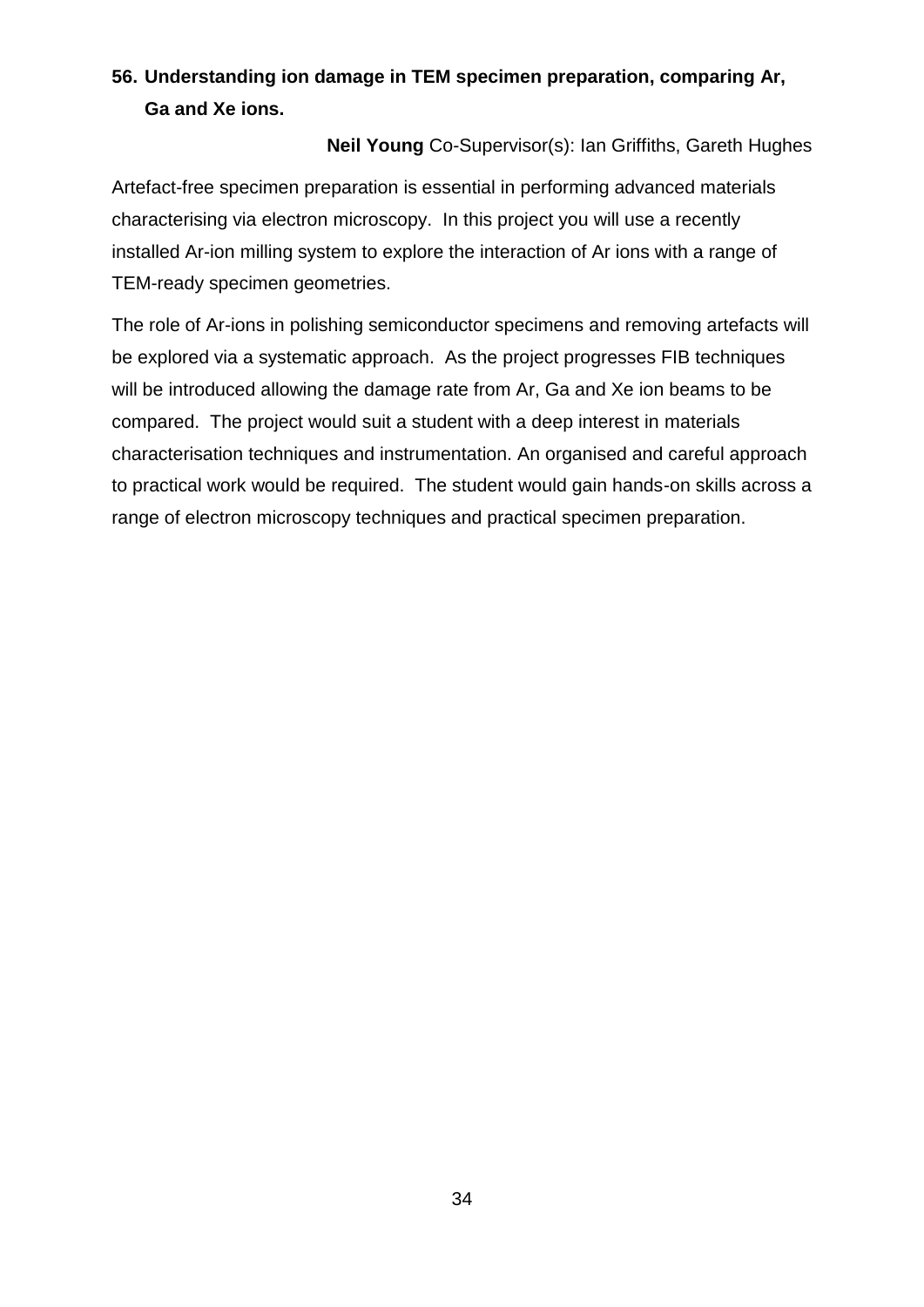## **Materials Modelling Laboratory Projects**

# <span id="page-34-1"></span><span id="page-34-0"></span>**57.The application of density functional theory for the interpretation and optimisation of electron microscope imaging of chemical bonding**

<span id="page-34-2"></span>**Pete Nellist** Co-Supervisor (s): Jonathan Yates, Rebecca Nicholls Recently developed imaging methods in electron microscopy have reached the level of precision where charge variations due to bonding can be detected. This image data can be quantitatively interpreted by comparison with density functional theory calculations. It has been shown that this approach is feasible in perfect crystals. The current question is whether charge redistribution at defects, as a result of dangling bonds for example, can be detected. The aims of this project are to model both the charge redistribution and the imaging process to determine the materials types and defects types that can feasibly be detected.

#### <span id="page-34-4"></span><span id="page-34-3"></span>**58. DFT modelling of transmutation products in neutron irradiated SiC**

#### **Rebecca Nicholls** Co-Supervisor(s): David Armstrong

Silicon carbide composites (SiC) are under active consideration for a range of applications in future nuclear fusion reactors. In these environments they will subjected to damage from 14 MeV neutrons which will cause significant levels of transmutation and very little is known about the effects impurities produced in this way will have on SiC. Electron Energy Loss Spectroscopy (EELS) is the most promising method of studying the subsequent chemical segregation in the material, but the expected spectra are unknown. In this project, density functional theory will be used to understand the stable defect configurations in SiC and the effect this will have on EELS data.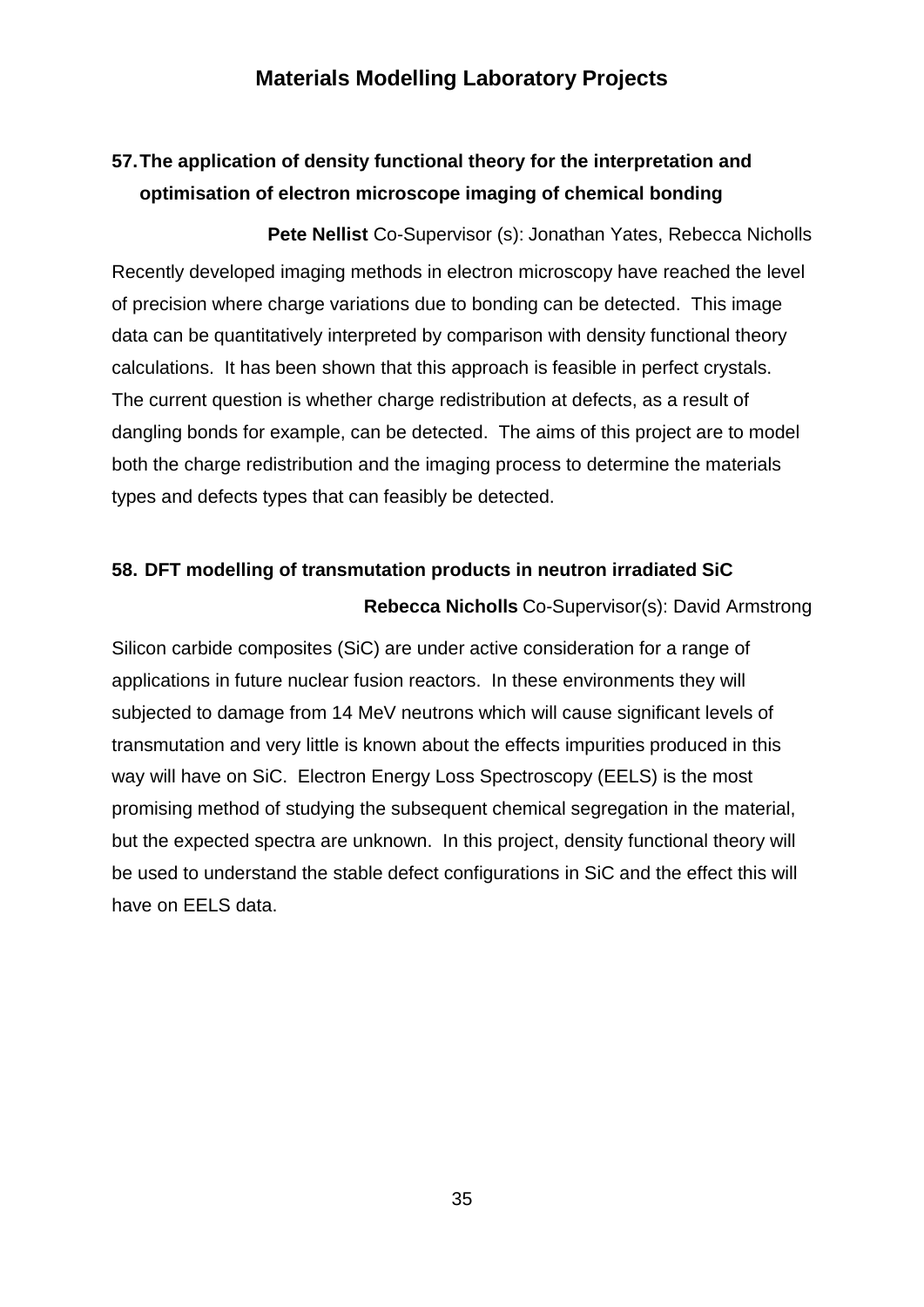#### <span id="page-35-1"></span><span id="page-35-0"></span>**59. DFT modelling of rare earth superconductors**

#### **Rebecca Nicholls** Co-Supervisor(s): Susie Speller

Rare earth superconductors are the material of choice for generating very high magnetic fields in the next generation of nuclear fission reactors. The superconductor will be exposed to high energy neutrons so it is important to understand the defect structures that result. X-ray absorption spectroscopy is a very sensitive probe of chemical environment, but can be difficult to interpret. This project will use first-principles calculations to simulate spectra from a range of different defects in order to interpret existing experimental data from irradiated samples in terms of structural changes to the material.

#### <span id="page-35-2"></span>**60. Modelling the electrocatalytic behaviour of transition metal surfaces.**

<span id="page-35-3"></span>**Robert Weatherup** Co-Supervisor(s): Rebecca Nicholls, Jack Swallow Hydrogen is a promising clean fuel that can be produced using renewable energy by the electrochemical splitting of water. To produce hydrogen efficiently, electrocatalysts are used to increase the reaction rate. Platinum is the catalyst material of choice for the hydrogen evolution reaction, exhibiting small overpotentials at a given current density compared to other transition metals. However, Pt is very expensive and scarce making the high catalyst cost a barrier to commercial uptake of hydrogen production by water splitting.

In this project we aim to employ density functional theory calculations to study the reactivity of metal surfaces with hydrogen with the aim to better understand their catalytic properties. These may be directly compared to that of Pt with the view to find cheaper alternatives without large reductions in performance. We intend to study the surface energetics of a number of abundant metals (e.g. Cu, Ni, Co, Fe, etc.) in the presence of molecular hydrogen to screen which (if any) would be viable electrocatalys

36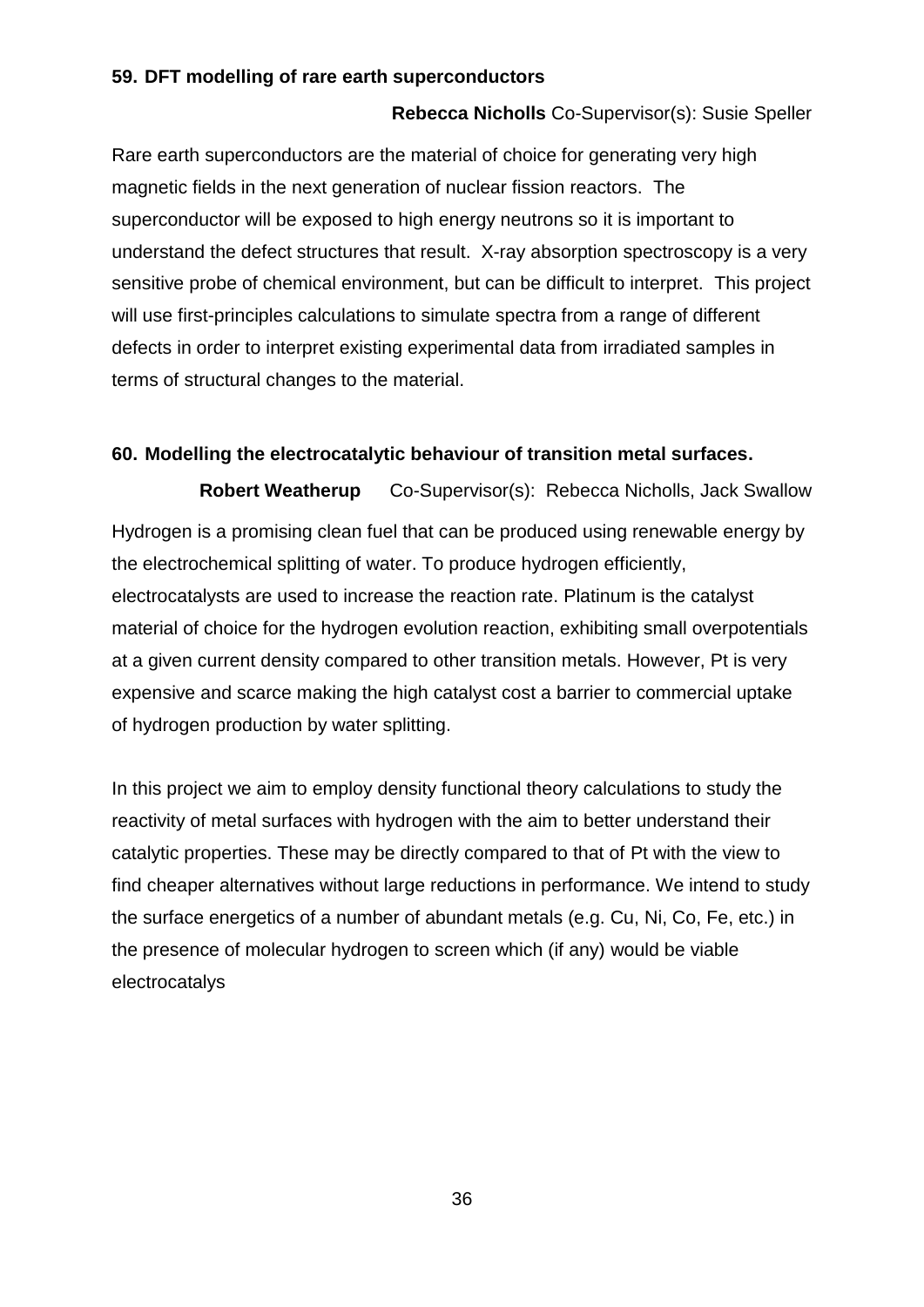# <span id="page-36-0"></span>**61. Understanding the performance of half-metallic ferromagnets at finite temperature**

**Jonathan Yates** Co-Supervisor(s): Chris Patrick

<span id="page-36-1"></span>Some materials with the formula Co<sub>2</sub>XZ ( $X$  = transition metal,  $Z$  = main group element) are examples of *half-metallic ferromagnets*. Electrons in these materials show either metallic or insulating behaviour depending on their intrinsic spin, which means that the material's electrical properties (e.g. its resistance) can be controlled with a magnetic field. This effect is exploited in giant magnetoresistance (GMR) devices. One of the problems with materials like Co2XZ is that their half-metallic properties degrade as the temperature increases. In this computational project we will use ideas from statistical mechanics and phonon theory to model half-metallic ferromagnets at finite temperature. This will involve some theoretical work building a model, followed by setting up and running density-functional theory calculations. This project would suit a student interested in using quantum and statistical mechanics to tackle a challenging problem in theoretical modelling.

# <span id="page-36-2"></span>**62. Calculating the evolution of electronic properties from bulk to the nanoscale**

**Jonathan Yates** Co-Supervisor(s): Chris Patrick

<span id="page-36-3"></span>The technique of encapsulation — growing materials inside other materials — allows the construction of nanostructures which would be thermodynamically unstable under normal conditions. Such exotic structures are likely to show very different electronic properties compared to their bulk 3D form. This project will use densityfunctional theory calculations to investigate systematically the effect of reducing the materials from 3D crystals down to the 1D nanostructures formed from encapsulation, and understand the results in terms of established electronic structure theory. It would suit a student comfortable with electronic structure and crystallography, wanting to apply materials modelling methods at the nanoscale.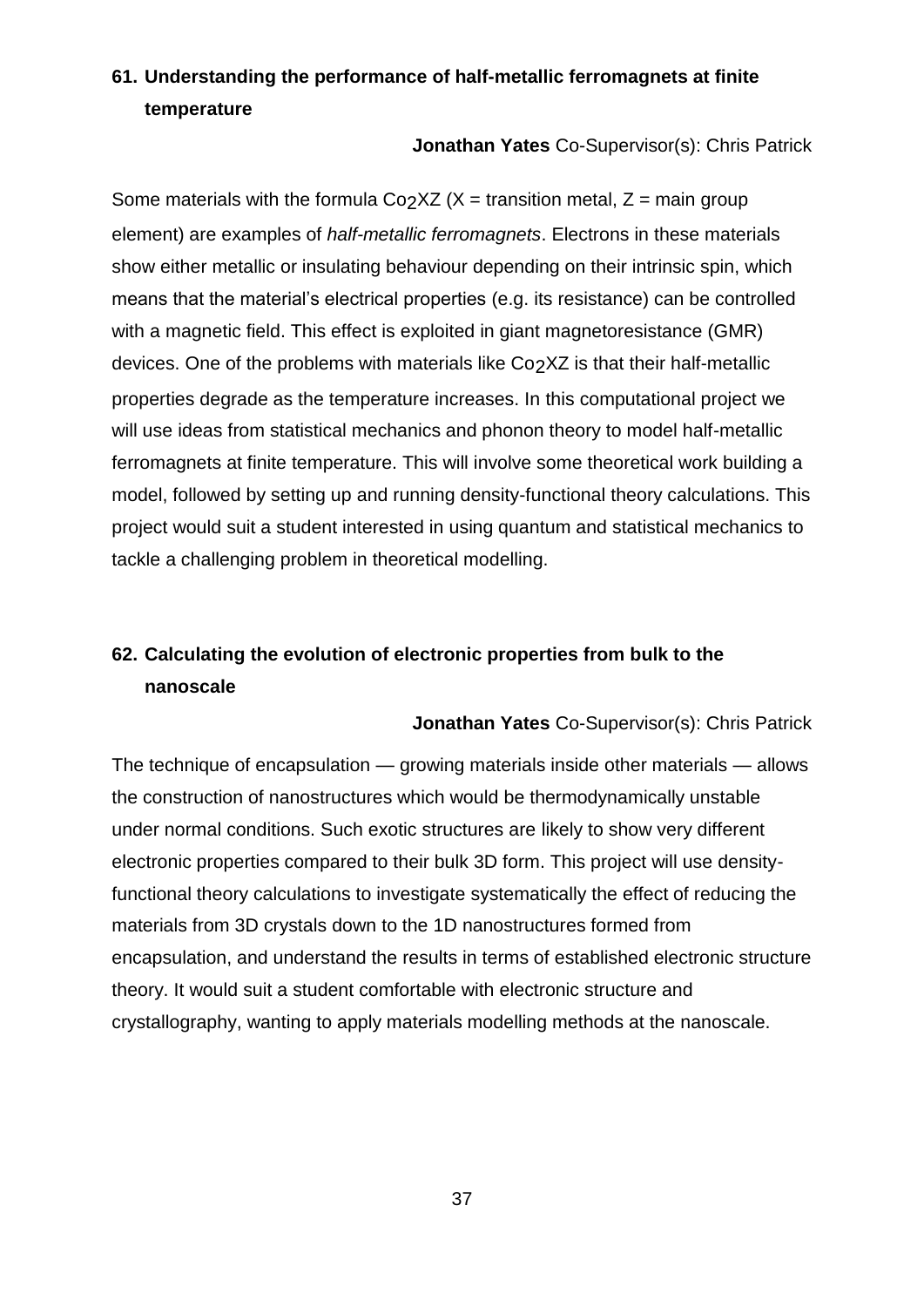#### <span id="page-37-1"></span><span id="page-37-0"></span>**63. Magnetic coupling across interfaces**

#### **Jonathan Yates** Co-Supervisor(s): Chris Patrick

Many magnetic devices are built as layered structures, consisting of multiple magnetic and nonmagnetic materials. A key question revolves around how different layers are coupled to each other through the quantum mechanical exchange interaction, especially if they are separated by a nonmagnetic layer. This project will involve constructing models of these multi-layer interfaces and using state-of-the-art computational techniques to calculate the strength of the exchange interaction. Since some of the software is still undergoing development, the project requires the student to have strong computational skills. An interest in crystallography and magnetic properties would also be helpful.

#### <span id="page-37-3"></span><span id="page-37-2"></span>**64. Modelling New Materials for Rechargeable Batteries**

**Jonathan Yates** Co-Supervisor(s): Saiful Islam

Materials performance lies at the heart of the development of green energy technologies such as lithium-ion batteries, and computational methods now play a vital role in modelling and predicting the properties of complex materials. For the rechargeable lithium battery, the positive electrode is one of the major challenges for new electronics and electric vehicles. In addition, there is a growing interest in sodium batteries as the high sodium abundance makes them attractive candidates for low cost grid-storage.

We propose a Part II project using advanced computer modelling techniques to investigate new oxide and oxyfluoride cathode materials for lithium- and sodium-ion batteries. The DFT-based simulations will examine structural, electronic and ion diffusion properties. Overall, we will examine factors that may enhance the energy density and charge/discharge rate of novel battery materials.

#### **Recent Paper on modelling cathodes**

Sharpe R, et al., 'Redox Chemistry and the Role of Trapped Molecular O<sub>2</sub> in Li-Rich Disordered Rocksalt Oxyfluoride Cathodes', *J. Am. Chem. Soc.* **142**, 21799–21809 (2020)

38